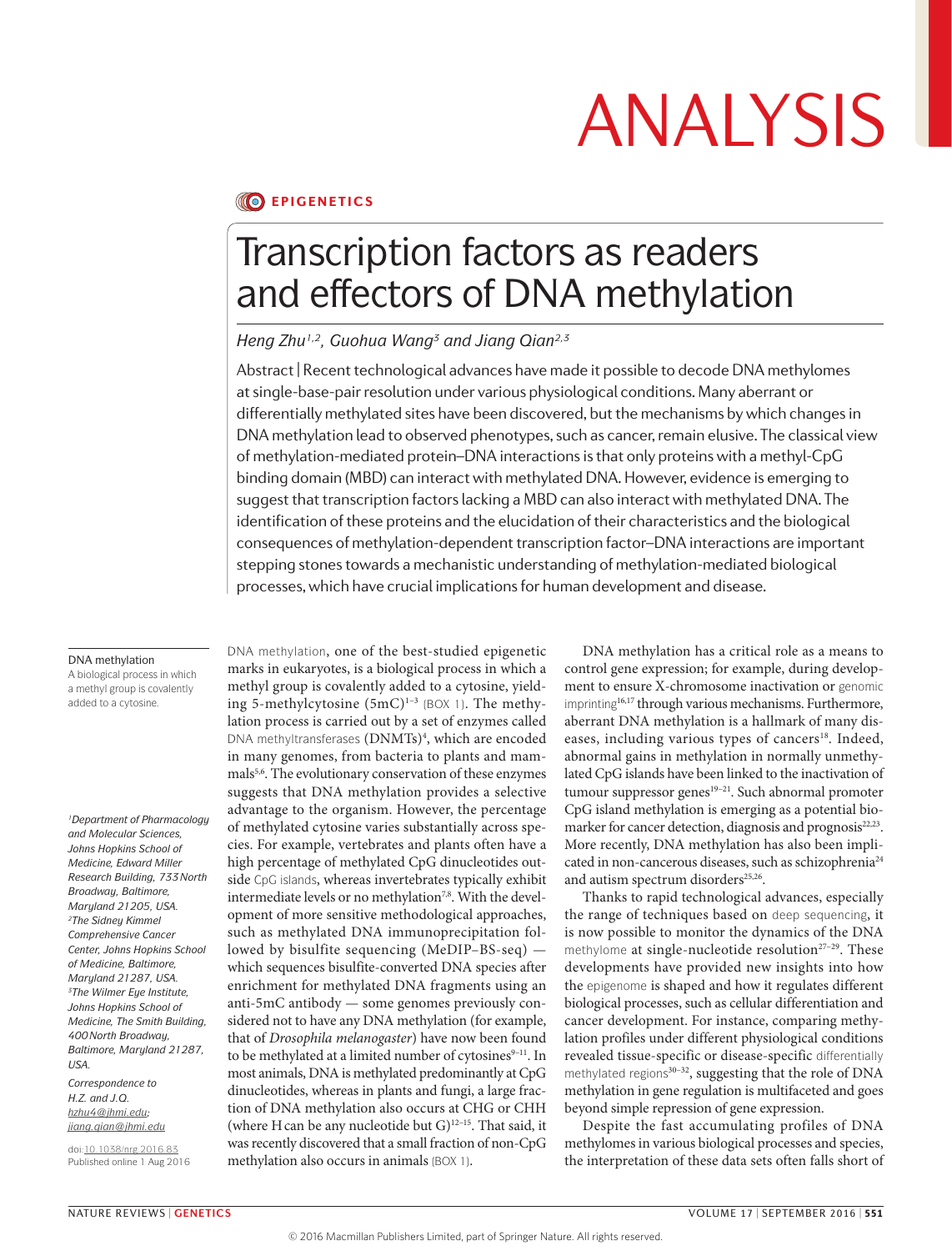#### DNA methyltransferases (DNMTs). Enzymes that

catalyse the transfer of a methyl group to DNA.

### CpG islands

A segment of DNA with a high frequency of CpG dinucleotides that often overlaps with promoters.

### Genomic imprinting

A phenomenon by which some genes are expressed in an allele-specific manner; that is, alleles inherited either from the father or the mother are expressed.

### Deep sequencing

A next-generation sequencing approach (for example, RNA sequencing or bisulfite sequencing) with high coverage.

### Methylome

The collection of methylation status in an entire genome.

### Epigenome

The collection of chemical modifications added to DNA or histones of a given genome, which do not alter the genetic codes but can be inherited and lead to changes in the function of the genome.

#### Differentially methylated regions

Regions of DNA with significant differences in methylation levels between two physiological conditions (for example, disease versus healthy) different developmental stages or different tissues.

providing a mechanistic understanding of the dynamic changes in DNA methylation levels. It still remains a challenge to establish the causality between DNA methylation and physiological outcomes in the epigenetic field. In our view, the first step towards a mechanistic understanding of the DNA methylome is to determine the protein–DNA interactions associated with the dynamics of the DNA methylome. In other words, the identification of DNA methylation 'readers' and 'effectors', which translate methylation signals into biological actions, will be crucial to decipher the epigenetic 'code' of methylation-mediated biological processes.

### Box 1 | **Non-CpG methylation and methylcytosine derivatives**

### **Methylated CpH**

Cytosine methylation is usually considered to only occur at CpG sites. Recent advances in genome-wide single-nucleotide sequencing have led to a re-examination of this concept. Interestingly, non-CpG methylation (that is, CpH; where H can be any nucleotide but G) was observed in mammalian stem cells and neuronal cells<sup>27,28,124</sup>. A recent deep-sequencing survey on 18 human tissues revealed an unexpected presence of methylation at non-CpG sites in almost all tissues tested<sup>125</sup>. Several lines of evidence suggest that non-CpG methylation might be functional. First, the flanking sequences of the methylated CpH (mCpH) showed similar motifs to 5'-TNCA(C/G)<sup>125</sup> (where N can be any nucleotide). Second, the position of DNA methylation is highly conserved across different cell types<sup>27</sup>. Third, gene expression level is negatively correlated with the methylation level in the gene body<sup>125</sup>. To understand the biological functions of the modification, identification of the proteins that interact with these modifications would be a crucial step.

One such protein is methyl-CpG-binding protein 2 (MeCP2), which is known to interact with mCpG sites and negatively regulates gene expression. Superimposing MeCP2 chromatin immunoprecipitation followed by sequencing (ChIP–seq) and mCpH profiles in neurons showed an enrichment of mCpH around the binding peak of MeCP2. MeCP2 ChIP followed by bisulfite sequencing (ChIP– BS-seq) confirmed its ability to bind mCpH sites *in vivo*124. *In vitro* electrophoretic mobility shift assays (EMSAs) demonstrated a direct interaction between MeCP2 and mCpH. The relative affinity of MeCP2 with mCpA is similar to that with mCpG<sup>126,127</sup>. However, the affinity of MeCP2 for mCpT and mCpC is markedly lower than for mCpA and mCpG<sup>126,127</sup>.

### **Methylcytosine derivatives**

It is well known that DNA methyltransferases (DNMTs) are the enzymes responsible for cytosine methylation, although it long remained elusive which enzymes could reverse DNA methylation in metazoans. In 2009, it was discovered that DNA demethylation might be a multistep process that involves TET (ten-eleven translocation) methylcytosine dioxygenase enzymes that convert 5-methylcytosine (5mC) to 5-hydroxymethylcytosine (5hmC)<sup>128,129</sup> (see the figure). These enzymes can further oxidize 5hmC to 5-formylcytosine (5fC) and to 5-carboxylcytosine (5caC)130,131. Thymine-DNA glycosylase (TDG)-mediated base excision repair (BER) of 5fC and 5caC can regenerate unmethylated cytosines<sup>132,133</sup>.

One important question is whether these oxidized derivatives of 5mC are simply the intermediate products of the demethylation process, or whether they have a functional role themselves. Genome-wide sequencing approaches have generated 5hmC, 5fC and 5caC profiles and have revealed the distribution of these modifications across the genome130,131,134–137. The modification levels for these three derivatives are substantially lower than the mCpG levels. For example, the level of 5hmC (that is, 5hmCG/CG) varies from 1% to 30% depending on the cell type<sup>27,134,135,138</sup>, whereas the levels of 5fC and 5caC range from 8% to 10% (REFS 139,140). In comparison, the methylation level for mCpG typically ranges from 80% to 90% (REF. 28).

These modifications are not randomly distributed in the genome, but show a preference for certain genomic regions. For example, 5hmC is enriched at distal regulatory elements, such as enhancers and DNase I hypersensitivity sites<sup>134</sup>, 5fC is enriched in poised enhancers<sup>137</sup> and a large fraction of 5fC sites are located in intragenic regions with a particular enrichment in exons<sup>141</sup>. By contrast, 5caC was found to be preferentially enriched at major satellite repeats<sup>136</sup>. Interestingly, different modifications showed distinct patterns surrounding protein–DNA binding sites135.

To understand the function of these modifications, researchers have started to identify proteins that interact with these modifications using various techniques, including mass spectrometry-based approaches<sup>51,142</sup>. For example, MeCP2 was recently found to bind to 5hmC127,143–145, and the binding affinity seems to be context-dependent. The binding of MeCP2 to

5hmCG, 5hmCC and 5hmCT is substantially weaker than their corresponding methylated probes. However, the conversion of mCpA to 5hmCA does not alter the high affinity binding to MeCP2 (REFS 127,143–145). Interestingly, the binding of these readers is often modification-specific and cell type-specific<sup>51,142</sup>. For example, THAP domain-containing protein 11 (THA11), a transcriptional repressor that plays a central part in embryogenesis, was identified as a brain-specific 5hmC reader<sup>51</sup>. In addition, a number of forkhead box proteins (FOXK1, FOXK2, FOXP1, FOXP4 and FOXI3) were found to interact with 5fC<sup>142</sup>. The dynamic nature of such interactions suggests specific and complex biological roles for these modifications. We expect that more proteins remain to be discovered because these studies only used one or two DNA probes, and because the binding of many proteins could depend on the sequence context surrounding the modifications.

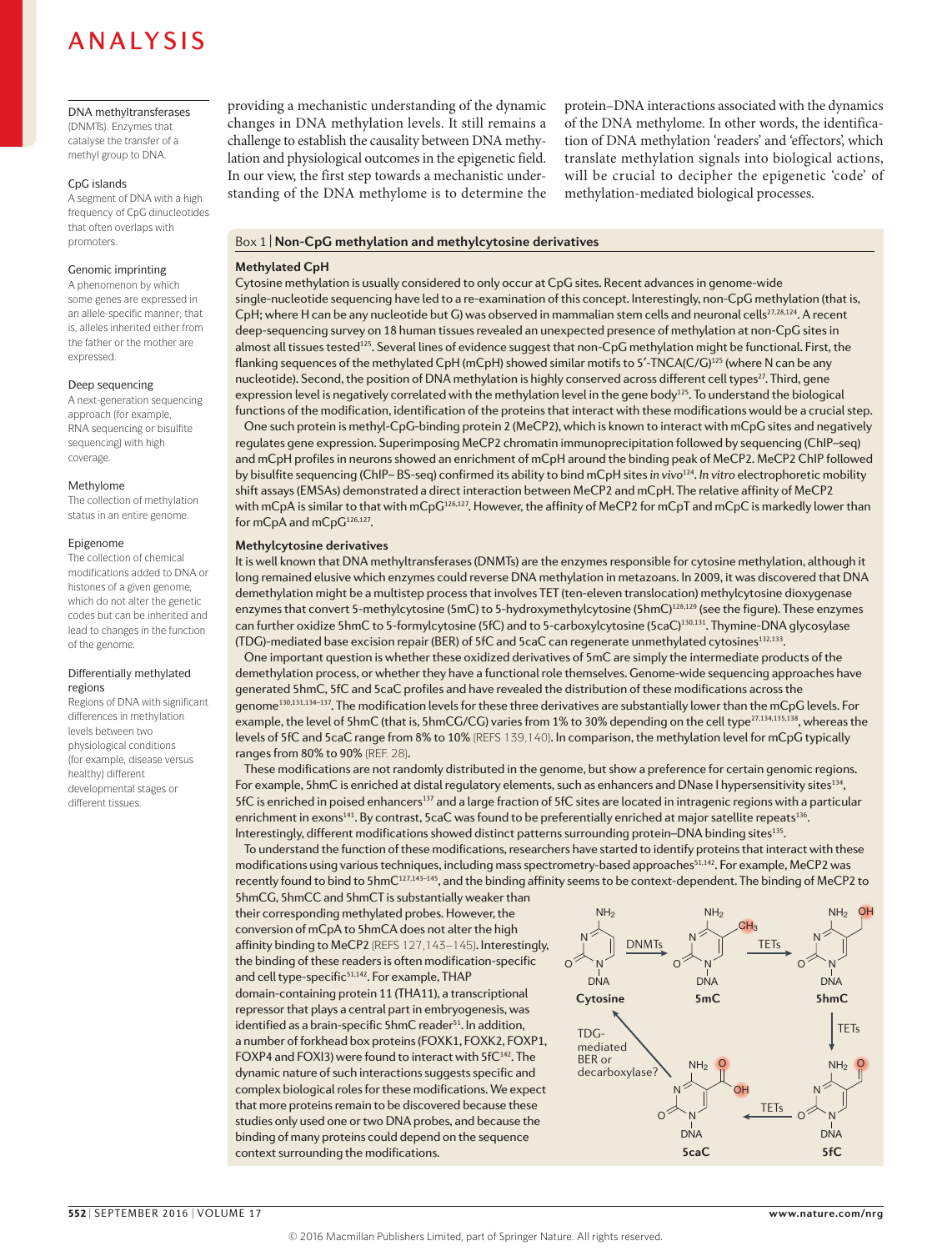

**Nature Reviews** | **Genetics** non-methylated DNA motifs (open circles, left panels) in open chromatin regions (part **a**). Figure 1 | **Interaction modes between proteins and DNA. a**,**b** | The traditional view of the protein–DNA interaction patterns. Transcription factors (TFs) usually bind to However, such interactions can be directly disrupted by methylation on the CpG sites in the motifs (filled circles, right panels). Alternatively, methyl-CpG binding-domain (MBD) proteins can be recruited to the methylated DNA motifs and compete off TFs through their higher affinity to the mCpG site in a sequence-independent fashion (part **b**). **c**,**d** | Newly emerging scenarios for protein–DNA interactions. DNA methylation could create a new binding site for TFs (part **c**). TFs may be able to recognize different sequences with or without DNA methylation (part **d**).

In this Analysis article, we review the discovery of a new class of methylated-DNA-binding proteins, namely transcription factors (TFs), and the approaches used to discover these interactions. We focus on the interaction partners with methylated CpG sites in mammals, with a brief discussion of other methylation derivatives (BOX 1). We then summarize the specific properties of methylation-dependent interactions between TFs and DNA, and discuss the causal relationship between TF–DNA interactions and DNA methylation, before concluding with an overview of potential biological consequences of methylation-dependent protein–DNA interactions.

### Readers of methylated DNA

The classical view of methylation-mediated protein– DNA interactions is that only proteins with a methyl-CpG (mCpG)-binding domain (MBD) can recognize and bind to methylated CpG dinucleotides<sup>3,6,33-35</sup> (FIG. 1). The MBD protein family has five known members in mammals, including MeCP2 (methyl-CpG-binding protein 2), MBD1, MBD2, MBD3 and MBD4. Except for MBD3, which does not bind to methylated DNA, all MBD proteins bind to methylated DNA in a nonsequence-specific manner<sup>36,37</sup>. Comparison of MBD

proteins from different species showed conservation and divergence in terms of the number of MBD genes and the composition of the MBD domains<sup>6,38</sup>. Interestingly, the extent of genomic methylation generally correlates with the number of MBD proteins in a species<sup>6</sup>. Dysfunction of MBD proteins is associated with human diseases. For example, mutations in the gene encoding MeCP2 cause the neurodevelopmental disorder Rett syndrome<sup>39,40</sup>.

Over the past 15 years, evidence has emerged that suggests that some TFs lacking MBDs are able to interact with methylated DNA<sup>23-27</sup> (FIG. 1). Unlike MBD proteins, a handful of mammalian TFs were found to possess sequence-dependent mCpG-binding activity in a few studies. For example, the transcriptional regulator Kaiso, which contains POZ (pox virus and zinc-finger) and zinc-finger domains, was found to bind to a specific methylated sequence with its C2H2 zinc-finger domains<sup>41</sup>. In other studies, the basic leucine zipper (bZIP) CCAAT/enhancer-binding protein-α (CEBPα)<sup>42</sup>, the zinc-finger protein ZFP57 and its cofactor KRAB-associated protein 1 (KAP1; also known as TIF1 $\beta$ )<sup>43,44</sup> were shown to interact with specific methylated sequences. In addition to mammalian proteins, a bZIP herpesvirus protein, Zta, was found to bind to methylated regulatory elements and control the epigenetic landscape during the latency-to-lytic phase transition in infected mammalian cells<sup>45</sup>. Two amino acids, one cysteine and one serine, were found to interact with 5mC<sup>45</sup>. In rice, the nuclear protein MVBP (methylated VBE-binding protein) was shown to bind to a rice tungro bacilliform virus promoter region only when the promoter was methylated<sup>46</sup>.

As the discovery of these mCpG-binding proteins was often serendipitous, whether TFs represent a new class of DNA methylation readers and, potentially, effectors, and whether sequence-specific mCpG-dependent binding activity is a widespread phenomenon or merely an exception, remained questionable. In addition, recent large-scale analyses of gene expression profiles and DNA methylomes showed that a substantial portion of DNA methylation sites is positively correlated with gene expression<sup>31</sup>. This finding may result from the high levels of DNA methylation in the gene body of highly expressed genes; however, it also raises the possibility that some TFs bind to methylated regulatory elements and activate gene expression. It should be noted that DNA methylation of a promoter or an enhancer has been shown to be correlated with increased transcription of a target gene<sup>47-49</sup>, although most of the evidence showing a positive correlation between methylation and expression seems to result from methylation downstream of the transcription start site. Intrigued by these observations, several research groups have conducted unbiased, high-throughput screens to search for such a correlation in higher eukaryotes (TABLE 1).

### High-throughput reader discovery

*Tandem mass spectrometry.* One systematic approach for the discovery of mCpG-binding proteins is based on tandem mass spectrometry (MS/MS)<sup>50,51</sup>. A recent study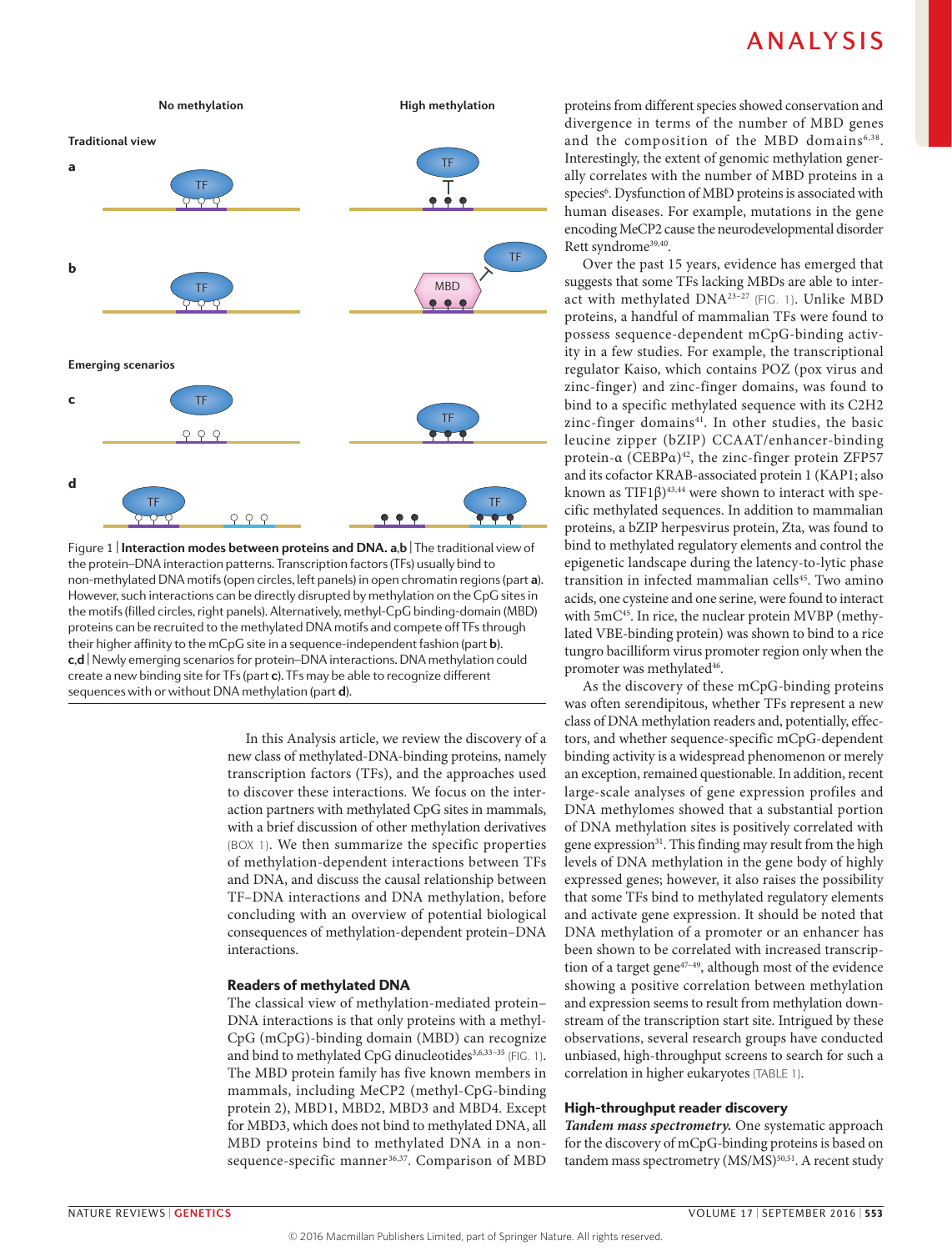| Table 1   Comparison of high-throughput approaches for mCpG reader discovery |  |  |
|------------------------------------------------------------------------------|--|--|
|                                                                              |  |  |

| <b>Method</b>            | <b>Bait</b>                          | Prey                                                                         | Advantage                                                                                                            | <b>Disadvantage</b>                                                                                 | <b>Refs</b> |
|--------------------------|--------------------------------------|------------------------------------------------------------------------------|----------------------------------------------------------------------------------------------------------------------|-----------------------------------------------------------------------------------------------------|-------------|
| MS/MS                    | <b>Generic DNA</b><br>sequences      | Nuclear extracts                                                             | A comprehensive<br>survey against nuclear<br>proteins; tissue-specific<br>interactions can be<br>detected            | Uses generic DNA<br>probes with no<br>sequence specificity;<br>limited to high<br>abundant proteins | 51,142      |
| Protein<br>microarray    | Sequence-specific<br>DNA motifs      | $\sim$ 1.500 human TF<br>proteins                                            | A comprehensive survey<br>against the entire TF<br>repertoire and is not<br>limited to protein<br>abundance in cells | Limited to a few<br>hundred DNA probes                                                              | 53          |
| <b>DNA</b><br>microarray | Individual proteins                  | All possible combinations<br>of 8-10-nucleotide-long<br><b>DNA</b> sequences | Accurate mapping of<br>binding consensus                                                                             | Candidate approach,<br>prior knowledge<br>required                                                  | 56          |
| ChIP-BS-<br>seq          | Antibodies against<br>TF of interest | TF-DNA complexes in<br>cultured cells                                        | Genome-wide survey for<br>in vivo binding events                                                                     | Limited by antibody<br>quality and availability                                                     | 57,58       |

ChIP–BS-seq, chromatin immunoprecipitation followed by bisulfite sequencing; MS/MS, tandem mass spectrometry; TF, transcription factor.

used a generic DNA sequence harbouring an mCpG site to pull down interacting proteins from nuclear extracts of cultured cells<sup>51</sup>. Proteins bound to methylated DNA sequences were then identified by MS/MS. Based on this approach, 19 proteins were identified that interact preferentially with the methylated DNA probe rather than the non-methylated counterpart in mouse embryonic stem (ES) cell nuclear extracts. Besides the known MBD proteins (such as MeCP2, MBD1 and MBD4), many TFs (such as MHC class II regulatory factor RFX1, zinc-finger homeobox 3 (ZFHX3), lysinespecific histone demethylase 1A (LSD1), zinc-finger and BTB domain-containing protein 44 (ZBT44) and thymocyte nuclear protein 1 (THYN1; also known as THY28), and the Krüppel-like factors (for example, KLF2, KLF4 and KLF5)), were identified as new mCpGbinding proteins (TABLE 2). The authors applied the same approach to neuronal progenitor cells and found that a large and distinct set of proteins showed preferential binding to mCpG sites, suggesting that the interaction with mCpG is dynamic and thus varies under different physiological conditions. A similar approach was also used to identify nucleosome-interacting proteins that are affected by DNA methylation<sup>50</sup>. Although proteins from cell extracts are in a more native state in the MS/MS-based approach, the DNA probes used in this approach are typically generic and, therefore, sequence specificity of observed interactions remains elusive.

*Functional protein microarray.* Functional protein microarrays have been used as a powerful tool to profile protein–DNA interactions in the past<sup>52</sup>. A comprehensive examination of sequence-specific mCpG-binding activities was conducted by sequentially probing a human protein microarray containing 1,321 TFs and 210 cofactors with 154 DNA motifs that each carried at least one mCpG site<sup>53</sup>. To identify human TFs that preferentially bind to methylated DNA motifs, each methylated motif was mixed with its unlabelled and unmethylated counterpart in tenfold excess in the binding assays. This competition assay ensures that the identified interactions are indeed methylationdependent, rather than due to CpG-flanking sequences. Of the 154 methylated motifs examined, 150 showed strong binding signals to at least one protein on the microarray. In total, 41TFs and 6 cofactors were found to bind to at least one methylated sequence. Most of these factors were found to bind to only a few methylated sequences, suggesting that the interactions are not only methylation-dependent but also sequence-specific. Interestingly, the factors that showed binding activity to methylated sequences were widespread among various TF subfamilies, such as zf-C2H2, homeobox, bHLH (basic helix–loop–helix), forkhead, bZIP and HMG (high-mobility group) box. Many of these factors are known to be involved in tissue development or have been associated with cancer. A subsequent validation assay showed that some of these TFs indeed bind to methylated DNA *in vivo* and regulate gene expression<sup>53</sup>.

*DNA microarray.* DNA (or protein-binding) microarray technology has been used to determine the binding specificity of TFs<sup>54,55</sup>. A double-stranded DNA microarray, typically comprising 40,000 unique DNA sequences that cover all possible combinations of 8–10-nucleotide-long DNA sequences that could constitute a binding motif, is incubated with a purified TF so that its binding preference can be accurately determined. In a recent study, the bacterial DNMT SssI was used to methylate the CpG sites of the sequences on the array<sup>56</sup>, followed by individual probing with eight purified proteins containing bZIP domains. By comparing the binding profiles of each protein obtained on the methylated and unmethylated microarrays, proteins that preferentially bind to specific sequences were determined. Among the eight bZIP proteins, CEBPα and CEBPβ were found to specifically bind to a methylated sequence<sup>56</sup>. This approach enables a large amount of DNA sequences to be surveyed for protein–DNA interactions; accurate sequence specificity can, therefore, be determined for a given protein. However, prior knowledge of a candidate TF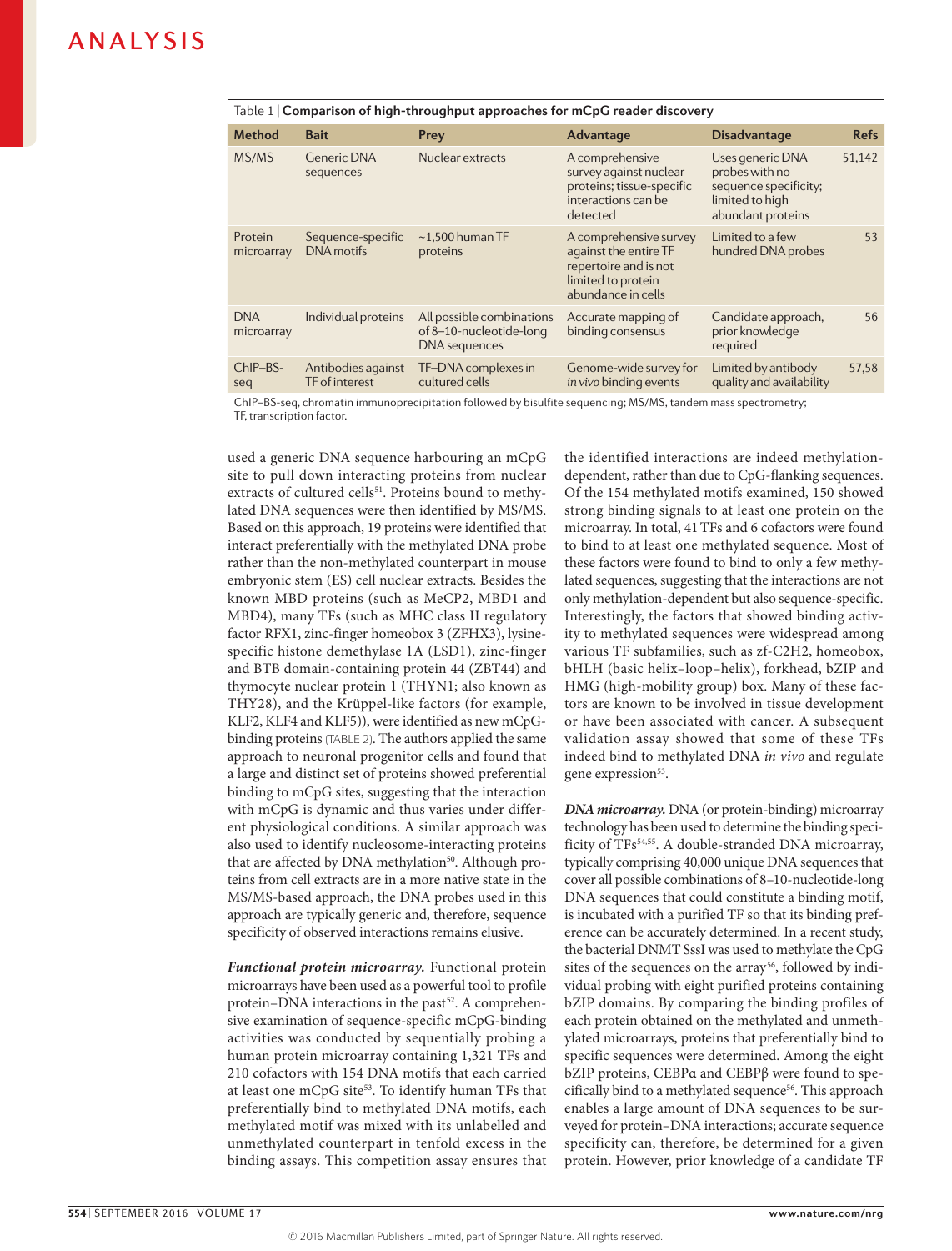is required because it can be cumbersome to survey an entire TF family. Therefore, this approach is ideally used for fine-mapping sequence specificity of a previously identified mCpG-binding protein.

*ChIP–BS‑seq.* To determine methylation-dependent protein–DNA interactions *in vivo*, chromatin immunoprecipitation followed by bisulfite sequencing (ChIP– BS-seq) is an ideal approach. ChIP is first performed to obtain the DNA sequences that are bound by a protein of interest, and then the methylation level is sequentially determined using BS-seq. This approach was developed recently to determine the crosstalk between histone modifications and DNA methylation<sup>57-59</sup>. However, it requires prior knowledge of mCpG-binding proteins and the availability of antibodies that are directed against the proteins of interest. For example, after KLF4 was determined to bind to mCpG sites, ChIP–bisulfite conversion followed by PCR was used to validate the methylated DNA–protein interactions *in vivo*<sup>53</sup>. It is important to note that ChIP–BS-seq is the only approach that does not use naked DNA fragments to identify the TFs that bind to methylated DNA. Therefore, TFs identified using the other methods may not necessarily recognize mCpGs *in vivo*, and further studies are needed to dissect the functionality of the interactions.

### Methylated DNA–TF interactions *in vivo*

Several studies have demonstrated that methylated DNA–TF interactions can occur in a cellular context (*in vivo*). For example, ZFP57 and its cofactor KAP1 were shown to bind selectively to nine DNA-methylated alleles of imprinting control regions (ICRs) in ES cells<sup>43</sup>. In another study, ZFP57 binding sites were mapped in hybrid ES cells, and ZFP57 was found to interact with the methylated parental-origin allele<sup>60</sup>. Similarly, Kaiso was shown to bind to the methylated promoter of the *MTA2* gene in HeLa cells<sup>61</sup>. Another study, which used a quantitative ChIP–PCR assay, demonstrated that Kaiso binds to the methylated promoters of *CDKN2A*, *MGMT* and *HIC1* in both HCT116 and Colo320 human colon cancer cell lines<sup>62</sup>. The finding that Kaiso binds to the methylated promoter of *CDKN2A* was recently reproduced in an independent study<sup>63</sup>. By contrast, a different study discovered that Kaiso was not associated with highly methylated promoters in GM12878 lymphoblastoid cells or in K562 human myeloid leukaemia cell lines<sup>64</sup>. Of note, this observation does not necessarily rule out the possibility that Kaiso binds to methylated DNA motifs in other cell types; rather, it suggests that methylation-dependent TF–DNA interactions may be cell type-specific. That is, some TFs might bind to methylated DNA motifs in certain cell types but not in others, presumably owing to variations in accessibility to methylated motifs in different cell types and/or dynamics of the DNA methylomes during differentiation and development.

Although these studies may suggest that some TFs can bind to methylated DNA *in vivo*, one important question remains: how prevalent are methylated-DNA– TF interactions in a given genome? For example, the studies showing that Kaiso binds to methylated DNA *in vivo*58–60 were focused on a few genes or genomic regions rather than genome-wide surveys. To determine to what extent these TFs interact with methylated loci in cells, we globally evaluated the accessibility of highly methylated regions in the H1 human ES cell line. Integration of the DNA accessibility data obtained by mapping DNase I hypersensitivity sites (DHSs)<sup>65</sup> and the DNA methylome data obtained from the same cell type<sup>28</sup> revealed that numerous open chromatin regions (that is, accessible regions) indeed contain highly methylated CpG sites. Overall, 258,188 DHS peaks were determined in the H1 human ES cell line by The ENCODE Consortium. By superimposing the DHS peaks with the DNA methylome of the H1 cells determined by whole-genome  $BS-seq^{28}$ , we calculated the average methylation level (*m*) of CpG sites within a DHS peak, defined as:

$$
m = \frac{\sum_{i=1}^{N} m_i}{N} \tag{1}
$$

where *N* is the number of CpG sites within a peak, and  $m_i$  is the methylation level for CpG site i. Overall, 77,124 (29.9%) of the 258,188 DHSs detected in H1 cells had an average methylation level greater than 80% at CpG sites (FIG. 2a), suggesting that many methylated CpG sites are accessible to TFs.

We then examined whether the TFs listed in TABLE 2 could interact with methylated DNA *in vivo*. We obtained TF ChIP–seq data sets in H1 ES cells from [The](http://encodeproject.org)  [ENCODE Consortium,](http://encodeproject.org) and uniform peaks were called using the [Irreproducible Discovery Rate](https://www.encodeproject.org/software/idr) (IDR) method<sup>66</sup>. The ChIP–seq peaks were superimposed with the methylome data set and the average methylation levels within each ChIP–seq peak were calculated using the method described above. For each TF, we obtained the distribution of the methylation level for each ChIP– seq peak. Although the availability of ChIP–seq data sets was limited, six TFs (namely [CEBPβ](https://www.encodeproject.org/experiments/ENCSR000EBV), [E2F6](https://www.encodeproject.org/experiments/ENCSR000BSI), [BACH1,](https://www.encodeproject.org/experiments/ENCSR000EBQ) [RFX5](https://www.encodeproject.org/experiments/ENCSR000ECF), KLF4 (REF. 28) and retinoic acid receptor [RXRα\)](https://www.encodeproject.org/experiments/ENCSR000BJW) had ChIP–seq data in H1 cells (TABLE 2). The DNA methylation levels within the ChIP–seq peaks showed a bimodal distribution for all TFs except RXRα, indicating that a substantial fraction of their binding sites are located in highly methylated regions (FIG. 2a). For example, of the 15,557 ChIP–seq peaks identified for CEBPβ, 6,675 (42.9%) had a methylation level greater than 80%. As a comparison, we selected two TFs (nuclear respiratory factor 1 [\(NRF1](https://www.encodeproject.org/experiments/ENCSR000ECC)) and transcription initiation factor TFIID subunit 1 [\(TAF1\)](https://www.encodeproject.org/experiments/ENCSR000BHO)), which are known not to interact with methylated DNA (based on our current knowledge), as negative controls: neither NRF1 (FIG. 2a) nor TAF1 [\(Supplementary information S1 \(figure\)](http://www.nature.com/nrg/journal/vaop/ncurrent/full/nrg.2016.83.html#supplementary-information)) showed a bimodal distribution, demonstrating that these TFs only bind to regions with low levels of methylation.

We further examined whether the methylated CpG sites located exactly at the TF binding sites  $(-10-20bp)$ within the ChIP–seq peaks (200–500bp), using CEBPβ as an example (FIG. 2b). We first used the MEME (multiple EM for motif elicitation) algorithm to predict significantly enriched sequence motifs using the sequences of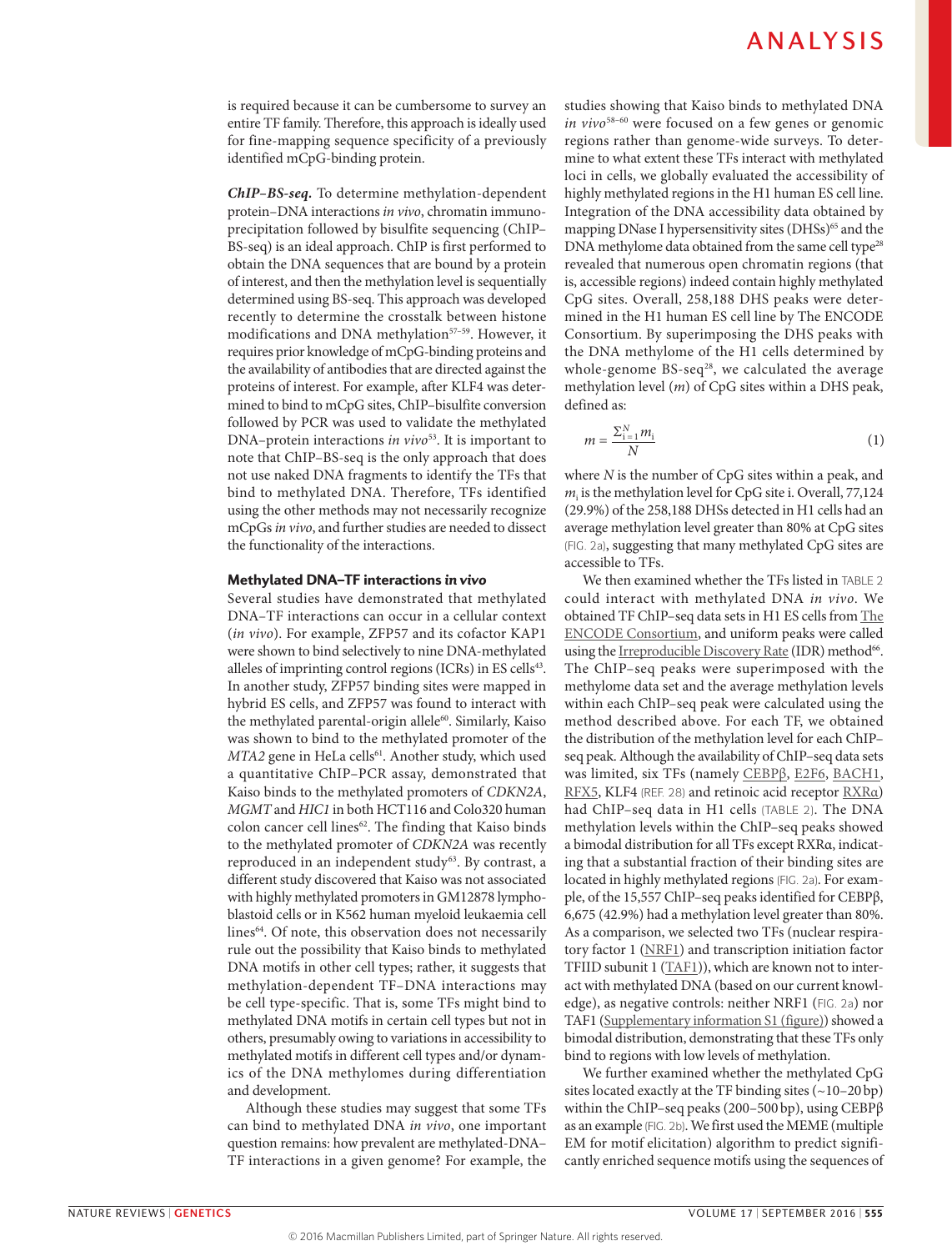| Table 2   Representative mCpG-binding transcription factors |                                           |                        |                         |                      |                       |             |
|-------------------------------------------------------------|-------------------------------------------|------------------------|-------------------------|----------------------|-----------------------|-------------|
| Protein<br>name*                                            | <b>DNA-binding</b><br>domain <sup>†</sup> | <b>Canonical motif</b> | <b>Methylated motif</b> | In vivo<br>evidence? | <b>Pioneer</b><br>TF? | <b>Refs</b> |
| Kaiso                                                       | Zinc-finger                               | <b>TCCTGCNA</b>        | <b>TCTmCGmCGAGA</b>     | Yes                  | Yes                   | 41,50,51    |
| ZFP57                                                       | Zinc-finger                               | Unknown                | <b>TGCmCGC</b>          | Yes                  | <b>No</b>             | 43,60       |
| GATAD <sub>2</sub> A                                        | Zinc-finger                               | Unknown                | Unknown                 | <b>No</b>            | No                    | 50,51       |
| GATAD <sub>2B</sub>                                         | Zinc-finger                               | Unknown                | Unknown                 | <b>No</b>            | <b>No</b>             | 50,51       |
| RFX5                                                        | Other                                     | <b>HYRDBVMCH</b>       | Unknown                 | Yes                  | <b>No</b>             | 50,53       |
| KLF4                                                        | Zinc-finger                               | <b>GCCMCRCCC</b>       | <b>CCmCGCC</b>          | Yes                  | Yes                   | 51,53       |
| HOXA5                                                       | Homeobox                                  | <b>CCYCATTAKTGN</b>    | Non-specific            | <b>No</b>            | <b>No</b>             | 51,53       |
| $CEBP\alpha$                                                | Zinc-finger                               | <b>TTKCNYMA</b>        | <b>mCGTCA</b>           | Yes                  | <b>No</b>             | 42,56       |
| $CEBP\beta$                                                 | Zinc-finger                               | <b>TTKCNYMA</b>        | <b>TTGmCGYMA</b>        | Yes                  | No                    | 56          |
| ZBTB40                                                      | Zinc-finger                               | Unknown                | Unknown                 | <b>No</b>            | <b>No</b>             | 50          |
| ZBTB9                                                       | Zinc-finger                               | Unknown                | Unknown                 | <b>No</b>            | <b>No</b>             | 50          |
| ZHX1                                                        | Zinc-finger homeobox                      | Unknown                | Unknown                 | <b>No</b>            | No                    | 50          |
| ZHX2                                                        | Zinc-finger homeobox                      | Unknown                | Unknown                 | <b>No</b>            | <b>No</b>             | 50          |
| ZHX3                                                        | Zinc-finger homeobox                      | Unknown                | Unknown                 | <b>No</b>            | No                    | 50          |
| <b>HOMEZ</b>                                                | Homeobox                                  | <b>YTCGYYY</b>         | Unknown                 | <b>No</b>            | <b>No</b>             | 50          |
| FOXA1                                                       | Forkhead                                  | <b>TRTTTGYTYWN</b>     | Unknown                 | <b>No</b>            | Yes                   | 50          |
| GZF1                                                        | Zinc-finger                               | <b>TGCGCKTMTATA</b>    | Unknown                 | <b>No</b>            | <b>No</b>             | 51          |
| KLF10                                                       | Zinc-finger                               | Unknown                | Unknown                 | <b>No</b>            | No                    | 51          |
| KLF <sub>2</sub>                                            | Zinc-finger                               | Unknown                | Unknown                 | <b>No</b>            | <b>No</b>             | 51          |
| KLF3                                                        | Zinc-finger                               | <b>CAGGGTGTG</b>       | Unknown                 | <b>No</b>            | <b>No</b>             | 51          |
| KLF5                                                        | Zinc-finger                               | <b>YYMCDCCC</b>        | Unknown                 | <b>No</b>            | <b>No</b>             | 51          |
| RREB1                                                       | Zinc-finger                               | CCCCAAACMMCCCC         | Unknown                 | <b>No</b>            | <b>No</b>             | 51          |
| SALL <sub>2</sub>                                           | Zinc-finger                               | Unknown                | Unknown                 | <b>No</b>            | No                    | 51          |
| ZBTB4                                                       | Zinc-finger                               | CNNTCACTGGNA           | Unknown                 | <b>No</b>            | No                    | 51          |
| ZBTB44                                                      | Zinc-finger                               | Unknown                | Unknown                 | <b>No</b>            | <b>No</b>             | 51          |
| ZCHC <sub>8</sub>                                           | Zinc-finger                               | Unknown                | Unknown                 | <b>No</b>            | No                    | 51          |
| <b>ZFP597</b>                                               | Zinc-finger                               | Unknown                | Unknown                 | <b>No</b>            | <b>No</b>             | 51          |
| ZN513                                                       | Zinc-finger                               | <b>NNAACATCTGGA</b>    | Unknown                 | <b>No</b>            | No                    | 51          |
| <b>ZNF710</b>                                               | Zinc-finger                               | Unknown                | Unknown                 | No                   | No                    | 51          |
| ZFHX2                                                       | Zinc-finger homeobox                      | Unknown                | Unknown                 | No                   | No                    | 51          |
| ZFHX3                                                       | Zinc-finger homeobox                      | <b>ATTAAYTRCAC</b>     | Unknown                 | No                   | No                    | 51          |
| ZFHX4                                                       | Zinc-finger homeobox                      | Unknown                | Unknown                 | <b>No</b>            | No                    | 51          |
| DLX1                                                        | Homeobox                                  | NTGNNNTAATTANY         | Unknown                 | <b>No</b>            | No                    | 51          |
| DLX5                                                        | Homeobox                                  | NNRGYAATTRNYK          | Unknown                 | <b>No</b>            | No                    | 51          |
| DLX6                                                        | Homeobox                                  | <b>YAATTA</b>          | Unknown                 | <b>No</b>            | No                    | 51          |
| HOXB8                                                       | Homeobox                                  | NNNNGYAATTAATANW       | Unknown                 | <b>No</b>            | No                    | 51          |
| HOXB9                                                       | Homeobox                                  | NRRGCMATAAAA           | Unknown                 | No                   | No                    | 51          |
| MEIS1                                                       | Homeobox                                  | <b>NNNTGACAG</b>       | Unknown                 | <b>No</b>            | No                    | 51          |
| PBX1                                                        | Homeobox                                  | <b>ATCAATCAW</b>       | Unknown                 | <b>No</b>            | No                    | 51          |
| PBX3                                                        | Homeobox                                  | Unknown                | Unknown                 | <b>No</b>            | No                    | 51          |
| BACH1                                                       | bZIP                                      | NNSATGAGTCATGNT        | Unknown                 | Yes                  | No                    | 51          |
| TFCP <sub>2</sub>                                           | CP <sub>2</sub>                           | <b>DWCYRGH</b>         | Unknown                 | No                   | No                    | 51          |
| UBIP1                                                       | CP <sub>2</sub>                           | <b>SCAGYB</b>          | Unknown                 | No                   | No                    | 51          |
| FOXK1                                                       | Forkhead                                  | AATGTAAACAAA           | Unknown                 | No                   | Yes                   | 51          |
| FOXK2                                                       | Forkhead                                  | Unknown                | Unknown                 | No                   | Yes                   | 51          |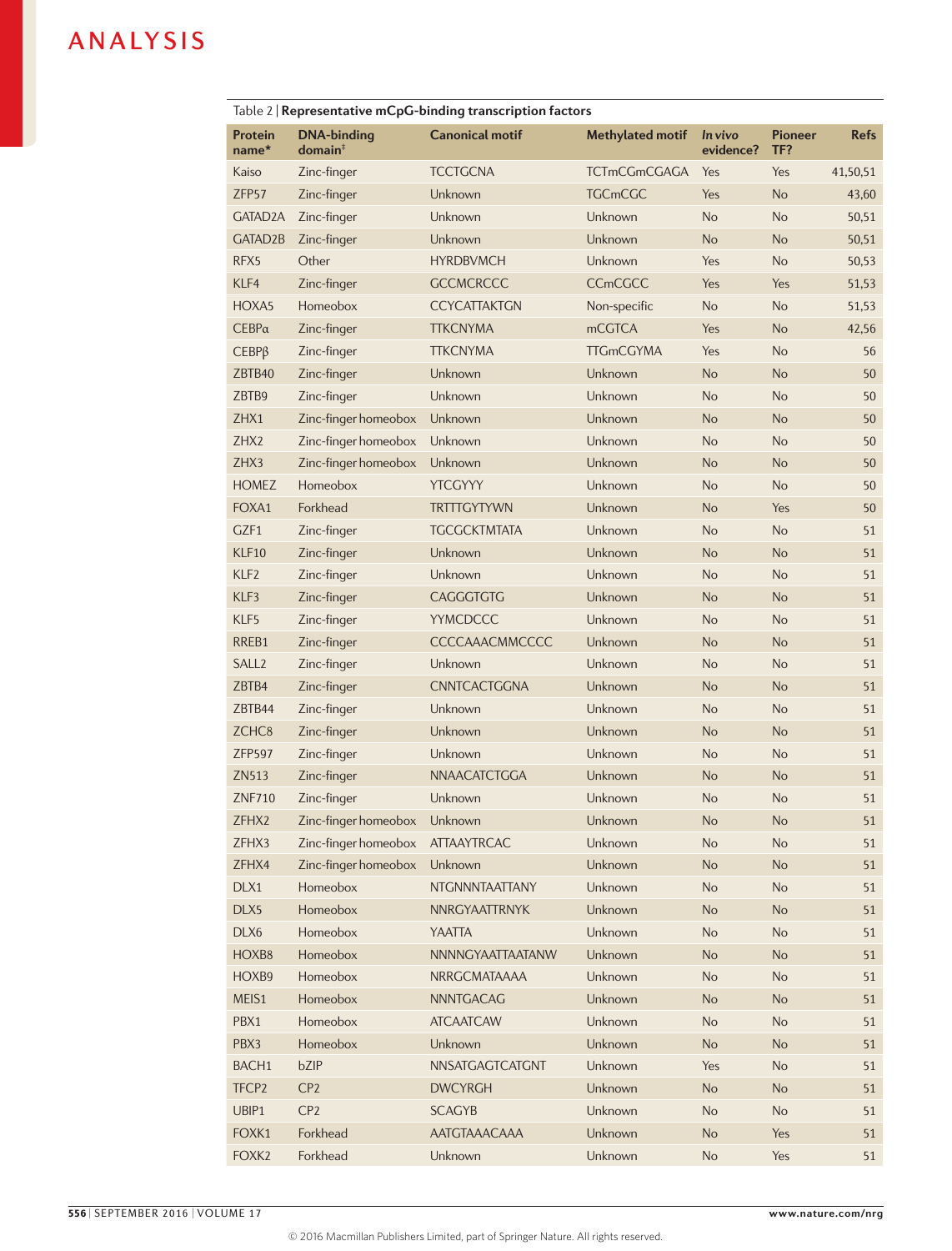| Table 2 (cont.) Representative mCpG-binding transcription factors |                                           |                        |                         |                      |                              |             |
|-------------------------------------------------------------------|-------------------------------------------|------------------------|-------------------------|----------------------|------------------------------|-------------|
| Protein<br>$name*$                                                | <b>DNA-binding</b><br>domain <sup>†</sup> | <b>Canonical motif</b> | <b>Methylated motif</b> | In vivo<br>evidence? | <b>Pioneer</b><br>TF?        | <b>Refs</b> |
| RFX4                                                              | Other                                     | <b>CCNTAGCAACS</b>     | Unknown                 | <b>No</b>            | <b>No</b>                    | 51          |
| <b>RFXAP</b>                                                      | Other                                     | Unknown                | Unknown                 | <b>No</b>            | <b>No</b>                    | 51          |
| DIDO <sub>1</sub>                                                 | Zinc-finger                               | Unknown                | <b>GCAGmCGAGC</b>       | <b>No</b>            | <b>No</b>                    | 53          |
| FEZF <sub>2</sub>                                                 | Zinc-finger                               | Unknown                | SYmCGCC                 | <b>No</b>            | <b>No</b>                    | 53          |
| GATA3                                                             | Zinc-finger                               | <b>NNGATARNG</b>       | Non-specific            | <b>No</b>            | Yes                          | 53          |
| GATA4                                                             | Zinc-finger                               | AGATADMAGGGA           | AAAmCGCTTCC             | <b>No</b>            | Yes                          | 53          |
| PF <sub>21</sub> A                                                | Zinc-finger                               | Unknown                | Unknown                 | <b>No</b>            | <b>No</b>                    | 53          |
| PPAR <sub>V</sub>                                                 | Zinc-finger                               | NNWGRGGTCAAAGGTCA      | Unknown                 | <b>No</b>            | <b>No</b>                    | 53          |
| <b>RN138</b>                                                      | Zinc-finger                               | Unknown                | Unknown                 | <b>No</b>            | <b>No</b>                    | 53          |
| <b>RXRA</b>                                                       | Zinc-finger                               | NNNNNTGACCCC           | <b>TCmCGVN</b>          | <b>No</b>            | <b>No</b>                    | 53          |
| <b>SCAPE</b>                                                      | Zinc-finger                               | Unknown                | Non-specific            | <b>No</b>            | <b>No</b>                    | 53          |
| ZCHC7                                                             | Zinc-finger                               | Unknown                | <b>BKmCGDS</b>          | <b>No</b>            | <b>No</b>                    | 53          |
| ZKSC <sub>5</sub>                                                 | Zinc-finger                               | Unknown                | Unknown                 | <b>No</b>            | <b>No</b>                    | 53          |
| ZMYM3                                                             | Zinc-finger                               | <b>TTTGAAA</b>         | GAmCGTC                 | <b>No</b>            | <b>No</b>                    | 53          |
| ZN114                                                             | Zinc-finger                               | Unknown                | Non-specific            | <b>No</b>            | <b>No</b>                    | 53          |
| ZNF <sub>22</sub>                                                 | Zinc-finger                               | <b>HYDCCYMCD</b>       | Unknown                 | <b>No</b>            | <b>No</b>                    | 53          |
| ZNF <sub>28</sub>                                                 | Zinc-finger                               | Unknown                | <b>TTTAmCGTGCAG</b>     | <b>No</b>            | <b>No</b>                    | 53          |
| ZN416                                                             | Zinc-finger                               | Unknown                | Unknown                 | <b>No</b>            | <b>No</b>                    | 53          |
| ZN461                                                             | Zinc-finger                               | Unknown                | <b>VHmCGHM</b>          | <b>No</b>            | <b>No</b>                    | 53          |
| ZN695                                                             | Zinc-finger                               | Unknown                | <b>DNmCGCY</b>          | <b>No</b>            | <b>No</b>                    | 53          |
| CERS4                                                             | Homeobox                                  | Unknown                | Unknown                 | <b>No</b>            | <b>No</b>                    | 53          |
| <b>CRX</b>                                                        | Homeobox                                  | YNNNTAATCYSMN          | <b>CCCmCGTAA</b>        | <b>No</b>            | <b>No</b>                    | 53          |
| HOXA9                                                             | Homeobox                                  | NCGGYCATWAAAWTANW      | Unknown                 | <b>No</b>            | <b>No</b>                    | 53          |
| TGIF1                                                             | Homeobox                                  | <b>AGCTGTCANNA</b>     | <b>RVmCGMM</b>          | <b>No</b>            | <b>No</b>                    | 53          |
| $ATF6\beta$                                                       | bZIP                                      | Unknown                | Unknown                 | <b>No</b>            | <b>No</b>                    | 53          |
| E <sub>2F3</sub>                                                  | E <sub>2</sub> FTDP                       | <b>GGCGGGN</b>         | Non-specific            | <b>No</b>            | <b>No</b>                    | 53          |
| E <sub>2F6</sub>                                                  | E <sub>2</sub> FTDP                       | <b>CNTTTCNT</b>        | Unknown                 | Yes                  | <b>No</b>                    | 53          |
| FOXC1                                                             | Forkhead                                  | <b>GTAAATAAACA</b>     | <b>HVmCGBS</b>          | <b>No</b>            | Yes                          | 53          |
| ARNT <sub>2</sub>                                                 | <b>HLH</b>                                | Unknown                | AAAmCGCTTCC             | <b>No</b>            | <b>No</b>                    | 53          |
| NPAS <sub>2</sub>                                                 | <b>HLH</b>                                | <b>VCAMRTR</b>         | <b>AAACmCGGCTC</b>      | No                   | <b>No</b>                    | 53          |
| ARI3B                                                             | Other                                     | <b>HWTAWW</b>          | AAAmCGCTTCC             | <b>No</b>            | No                           | 53          |
| PMS1                                                              | Other                                     | Unknown                | <b>ATGAmCGTCAC</b>      | No                   | No                           | 53          |
| <b>RBPJ</b>                                                       | Other                                     | CGTGGGAA               | AAACmCGAGAAC            | <b>No</b>            | <b>No</b>                    | 53          |
| SMAD4                                                             | Other                                     | <b>GKSRKKCAGMCANCY</b> | <b>NCmCGGG</b>          | <b>No</b>            | No                           | 53          |
| SUB1                                                              | Other                                     | Unknown                | Unknown                 | <b>No</b>            | <b>No</b>                    | 53          |
| $AP2\alpha$                                                       | Other                                     | <b>GCCNNNRGS</b>       | <b>GTCAmCGCCC</b>       | No                   | $\operatorname{\mathsf{No}}$ | 53          |

AP2α, activating enhancer-binding protein 2α; ARI3B, AT-rich interactive domain-containing protein 3B; ARNT2, aryl hydrocarbon receptor nuclear translocator 2; ATF6β, activating transcription factor 6β; B, any nucleotide except A; bZIP, basic leucine zipper; CEBPα, CCAAT/ enhancer-binding protein-α; CERS4, ceramide synthase 4; CP2, CCAAT box binding protein 2; CRX, cone-rod homeobox; D, any nucleotide except C; DIDO1, death-inducer obliterator 1; FEZF2, Fez family zinc-finger protein 2; FOXA1, forkhead box A1; GATA3, GATA-binding factor 3; GATAD2A, GATA zinc-finger domain-containing protein 2A; GZF1, GDNF-inducible zinc-finger protein 1; H, any nucleotide except G; HLH, helix–loop–helix; HOMEZ, homeobox and leucine zipper-containing protein; HOXA5, homeobox protein A5; K, G or T; KLF4, Krüppel-like factor 4; M, A or C; m, methyl; N, any nucleotide; NA, not available; NPAS2, neuronal PAS domain-containing protein 2; PBX1, pre-B cell leukaemia transcription factor 1; PF21A, PHD finger protein 21A; PPARγ, peroxisome proliferator-activated receptor-γ;<br>R, A or G; RFXAP, regulatory factor X-associated protein; RN138, RING finger protein 1 RXRα, retinoic acid receptor RXRα; S, G or C; SALL2, sal-like protein 2; SCAPE, S phase cyclin A-associated protein in the endoplasmic reticulum; SMAD4, mothers against decapentaplegic homologue 4; TDP, transcription factor E2F dimerization partner; TF, transcription factor; TFCP2, α-globin transcription factor CP2; UBIP1, upstream-binding protein 1; V, any nucleotide except T; W, A or T; Y, C or T; ZBTB40, zinc-finger and BTB domain-containing protein 44; ZCHC, zinc-finger CCHC domain-containing protein 8; ZFHX2, zinc-finger homeobox protein 2; ZFP57, zinc-finger protein 57; ZHX1, zinc-fingers and homeoboxes protein 1; ZKSC5, zinc-finger protein with KRAB and SCAN domains 5; ZMYM3, zinc-finger MYM-type protein 3. \*TFs are sorted by assay type performed (see reference indicated); the TFs identified by multiple studies are ranked on top. <sup>‡</sup>The DNA-binding domains that are found only in a small number of TFs are denoted as 'Other'.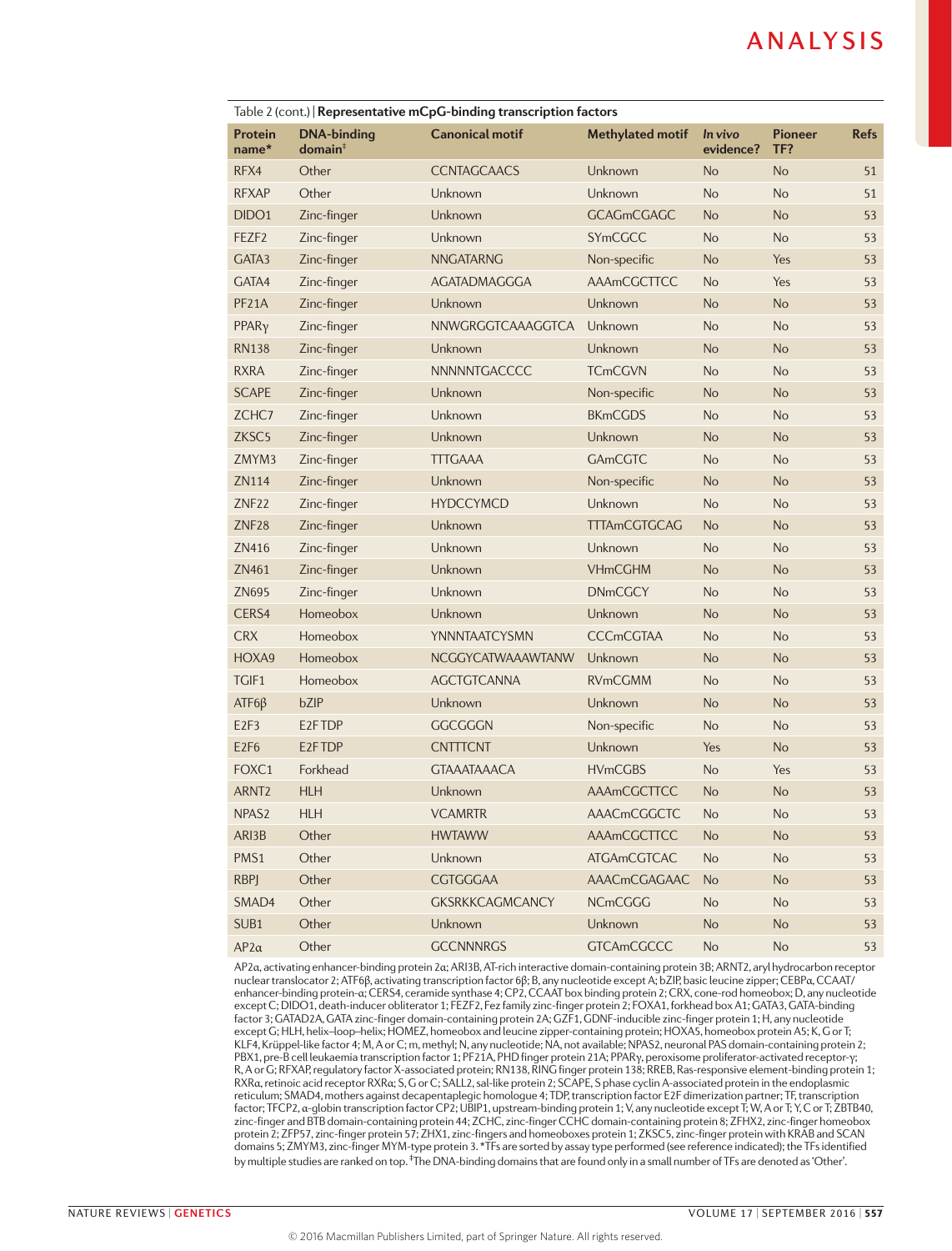

Figure 2 |**Methylated-DNA–TF interactions** *in vivo***. a** | Integration of DNA methylome data<sup>28</sup> with transcription factor (TF) chromatin immunoprecipitation followed by sequencing (ChIP–seq) data<sup>28</sup> (see also Further Information) or with DNA accessibility data<sup>65</sup> obtained from mapping DNase I hypersensitivity sites (DHSs) from the same cell lines suggests that some TFs bind to methylated DNA *in vivo*. All of the data, including DHS, ChIP–seq and DNA methylome, were obtained from the H1 embryonic stem cell line. The *x* axis shows the average methylation level (percentage) of the CpG sites within a DHS or TF ChIP–seq peak, and the *y* axis shows the fraction of peaks with a certain average methylation level. The methylation levels within each DHS peak show bimodal distribution, indicating that a large portion of highly methylated CpGs (mCpGs) are accessible to TFs. The methylation levels within the ChIP–seq peaks for five TFs (namely CCAAT/ enhancer-binding protein-β (CEBPβ), E2F6, Krüppel-like factor 4 (KLF4), RFX5 and BACH1) also show a bimodal distribution, suggesting that they can interact with methylated DNA *in vivo.* Retinoic acid receptor RXRα shows no binding activity in highly methylated regions, similar to the negative control nuclear respiratory factor 1 (NRF1). **b** | We examined whether methylation occurred in the binding sites within the ChIP–seq

and grouped based on their average methylation level. The low methylation binding peaks. DNA sequences within each ChIP–seq peak were extracted group contains peaks with a methylation level of <60% and the high methylation group contains peaks with a methylation level of >80%. MEME (multiple EM for motif elicitation) analysis was performed on each of the top 500 peaks with the highest ChIP–seq intensities for the two groups and the most significant motifs were identified. The motif was then used to scan the DNA sequence within each peak and the DNA segment with highest match score to the motif was recorded. The methylation level was examined for the CpG sites within the identified DNA segment. As illustrated with CEBPβ, a matched segment (for example, 5′‑GTTGCGTAAT) containing a highly methylated CpG site in the middle was identified within a ChIP–seq peak. **c** | Motifs were identified separately for binding peaks with low-level (<60%) methylation and high-level (>80%) methylation. To obtain the most reliable methylated motifs, the DNA sequences that match to the MEME motif were further grouped based on the position of the mCpG, and the sequences with a methylation level of >80% were assembled to generate the methylated motif for each subgroup. The mCpG sites for each subgroup are outlined with red boxes.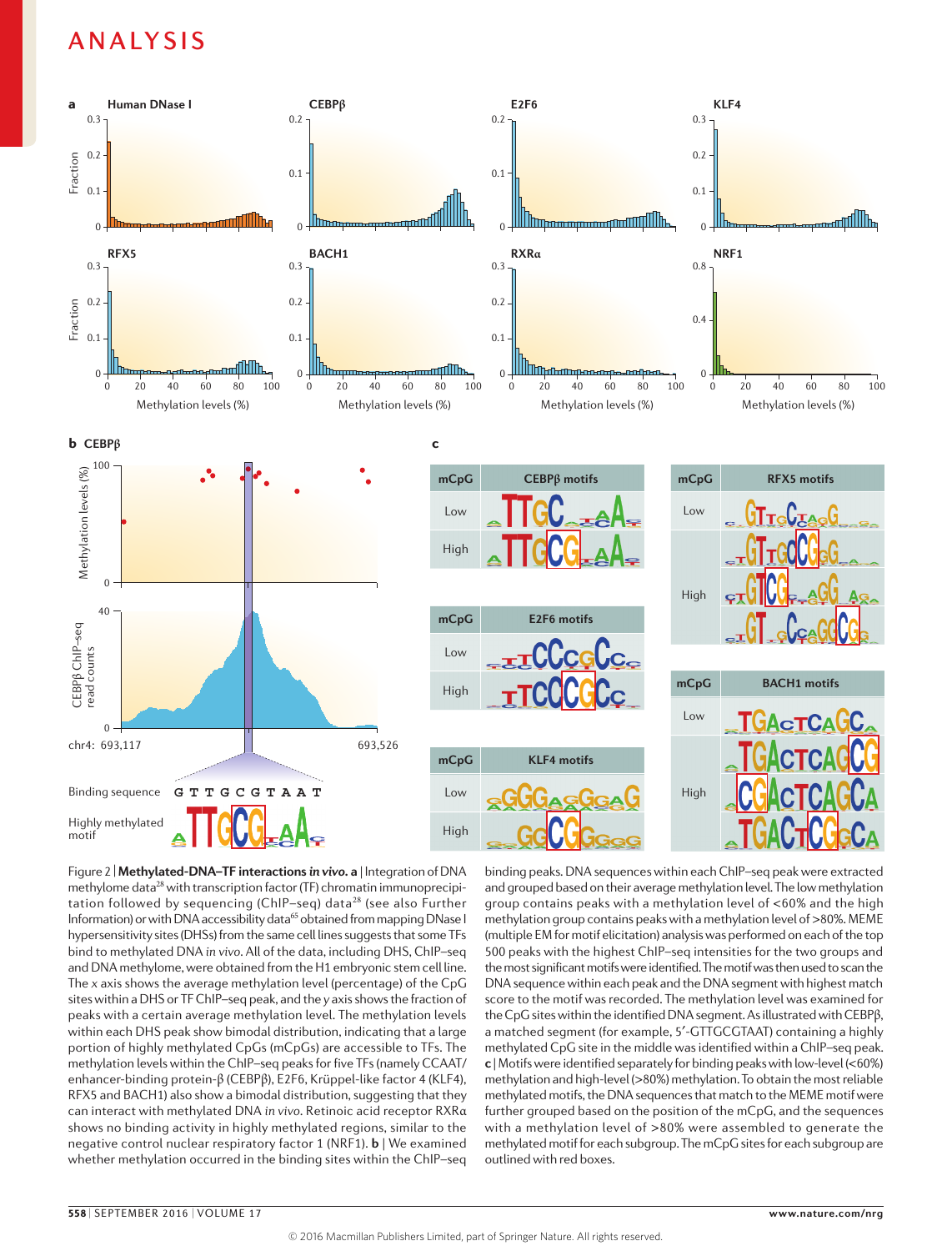the ChIP–seq peaks that have a low methylation level<sup>67</sup>. The most significantly enriched motif did not contain a CpG site. Interestingly, when the same analysis was applied to those peaks that have high methylation levels, a significantly enriched motif containing a CpG site at position 4 was discovered (FIG. 2b). We next examined the methylation level of the CpG sites within the motif in each ChIP–seq peak (FIG. 2b). Among the 6,675 peaks with a high methylation level, 3,894 carried a highly methylated (>80%) CpG site within the enriched motifs. A motif could be reconstructed with these 3,894 binding peaks, which represented the methylated motif for CEBPβ (FIG. 2c). The same analysis was performed for the other four TFs. In summary, 25.0% (3,894 out of 15,557), 7.7% (1,103 out of 14,396), 5.2% (88 out of 1,695), 3.0% (115 out of 3,793) and 1.6% (186 out of 11,457) of binding sites were highly methylated for CEBPβ, E2F6, RFX5, KLF4 and BACH1, respectively (FIG. 2c). Note that this is a conservative estimate because we used a stringent definition of highly methylated sites (that is, >80%).

Taken together, the above analysis suggests that many TFs shown to bind methylated DNA *in vitro* are also able to interact with methylated DNA *in vivo*, although further *in vivo* genome-wide characterization of TF binding patterns and high-resolution DNA methylation analyses are needed to strengthen the evidence base. The list of TFs that interact with methylated DNA (TABLE 2) provides a foundation for further functional characterization of methylated DNA–TF interactions in various biological processes.

### Features of methylated-DNA–protein interaction

*Protein domains that interact with methylated DNA.* Identification of the protein domains that recognize mCpG sites is important to characterize mCpGdependent protein–DNA interactions. Such knowledge will enable the mutation of critical residues within these domains that abolish the mCpG-dependent binding activity of these proteins, while maintaining their ability to bind non-methylated DNA. Therefore, mutated proteins can be useful tools to dissect the physiological roles of mCpG-dependent protein–DNA interactions.

Besides the well-known MBDs, other protein domains seem to interact with mCpG sites. For example, the recent crystal structure of mouse ZFP57 in complex with a methylated DNA sequence demonstrated that its two zinc-fingers interact with methylated DNA, and that an arginine (Arg178), which is involved in hydrophobic interactions, plays a crucial part in mCpG binding<sup>44</sup>. A separate study suggested that an arginine and glutamate pair in KLF4 recognizes the mCpG site<sup>68</sup>. A structural comparison of MeCP2 and KLF4 indeed showed a common structural feature involving one arginine and one asparagine<sup>53</sup>. A global survey of methylated-DNA-binding proteins suggests that many other protein domains might also be able to interact with mCpG sites, including homeobox, HLH and E2F domains<sup>53</sup>.

There are currently no general rules of evolutionary conservation for the domains that interact with methylated sites, owing to a lack of data from multiple species. However, in a comparison of mCpG-binding proteins between humans and mice $51,53$ , a few proteins such as KLF4 and homeobox A5 (HOXA5) were shown to bind mCpG sites in both species, which is indicative of the functional importance of methylation-dependent protein–DNA interactions.

*Sequence specificity.* Notably, many proteins can bind both non-methylated and methylated sequences in a different sequence context. For example, CEBPα is known to bind a particular sequence element, 5'-TGACGTCA<sup>42</sup>. However, when the CpG is methylated, CEBPα can effectively recognize half of the motif: 5′-mCGTCA42. Similarly, although KLF4 recognizes a non-methylated canonical motif of 5′-TTTACGCC, it has been demonstrated that KLF4 specifically recognizes a 5′-TCCmCGCCC motif only when the CpG is methylated<sup>53</sup>. If the methylation status of these two sequences is exchanged, KLF4 loses the ability to bind to either sequence<sup>53</sup>. Indeed, for many newly discovered methylated DNA-binding proteins, the methylated motifs differ from the non-methylated motifs<sup>53</sup>. Therefore, it is reasonable to speculate that 5mC might represent the fifth nucleotide that further fine-tunes the specificity of protein–DNA interactions; that is, 5mC acts as an additional regulatory layer to remove, create and/or change TF binding sites (FIG. 1).

Several recent studies have started to provide the structural basis for the altered sequence specificity due to DNA methylation. Both *in vitro* DNase I digestion assays and structural studies indicate that methylation has a profound impact on DNA structure and shape (for an in-depth review see REF. 69). Adding a methyl group to the cytosine could affect the local DNA shape, as evidenced by the altered DNase I digestion rate and patterns<sup>70,71</sup>. Similarly, based on a few reported crystal structures of double-stranded DNA fragments with 5mC bases68,72,73, the presence of a bulky methyl group in the major groove leads to a subtle widening of the major groove and a subtle narrowing of the minor groove. Consequently, 5mC can affect the access of a given TF to the affected motifs in both major and minor grooves in genomic DNA and thus change the sequence specificity of protein–DNA interactions.

*Binding affinity.* One important question is whether methylated-DNA–protein interactions have a similar binding affinity to the interactions between the same protein and a non-methylated DNA, or whether they are just labile interactions. Using an *in vitro* pulldowncoupled MS/MS approach, the relative affinity of protein-mCpG interactions can be estimated<sup>51</sup>. For example, for a particular sequence (5′-GGGCGTG), which was determined on the basis of the KLF4 ChIP– seq data sets<sup>74</sup>, KLF4 showed higher affinity when the cytosine in the motif was methylated compared with the unmethylated sequence<sup>51</sup>. The protein microarray approach<sup>53</sup>, which uses the concept of relative affinity to identify proteins that preferentially bind to methylated DNA, revealed proteins with strong fluorescent signals, which are expected to bind tighter to the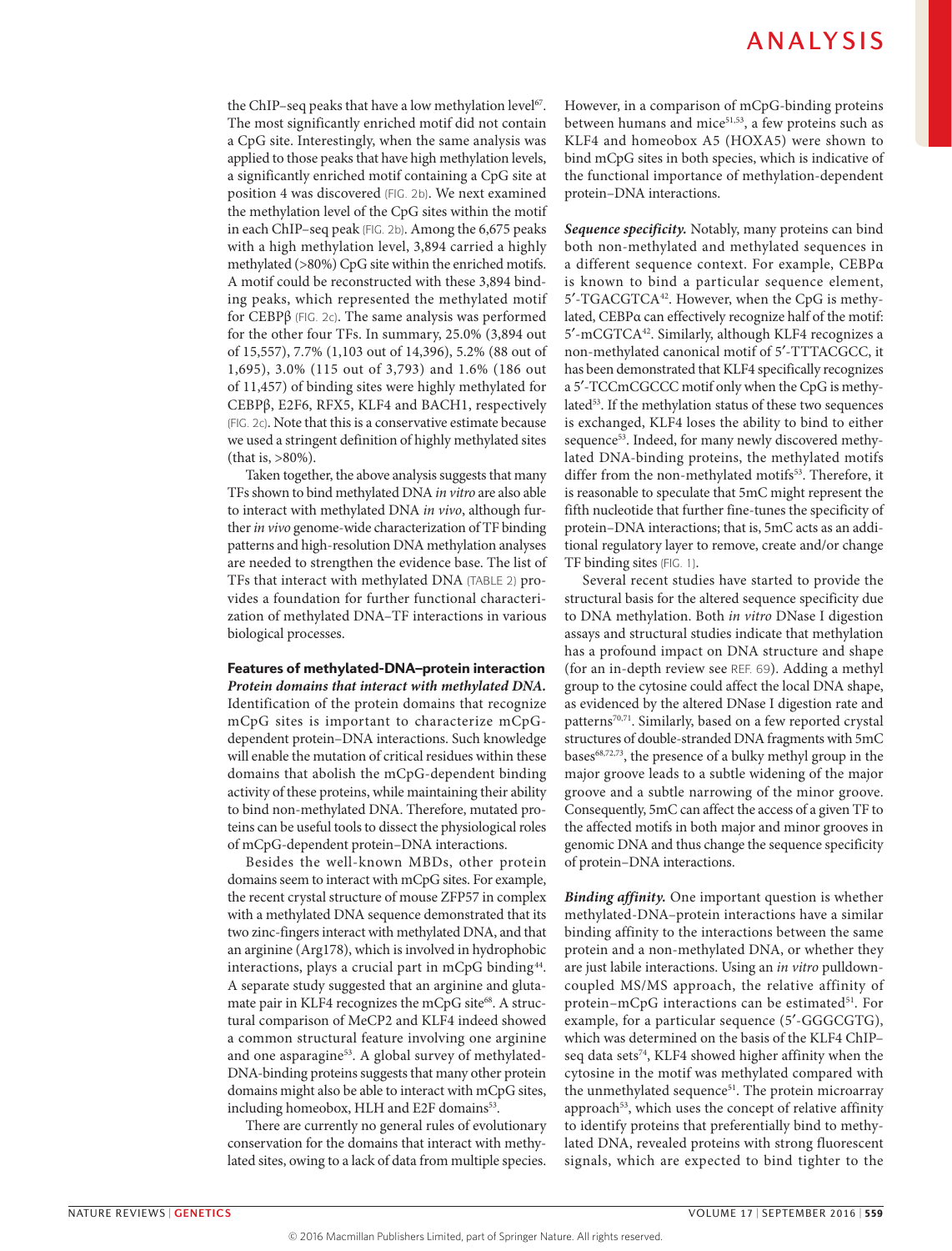

**a** | The binding of transcription factors (TFs) dictates the methylation status surrounding Figure 3 | **Two action models between TF and methylated DNA interactions.**  the binding sites. The filled circles represent methylated DNA and the open circles represent unmethylated DNA. The binding of the transcriptional repressor CTCF reduces the local methylation level, presumably by recruitment of the TET (ten-eleven translocation) enzymes, which can demethylate surrounding CpG sites. The interaction between CTCF and TET remains to be experimentally validated. Conversely, the binding of NR6A1 (nuclear receptor subfamily 6 group A member 1) induces DNA methylation by interacting with DNA methyltransferase (DNMT) proteins. **b** | The DNA methylation status dictates TF binding activity. NRF1 (nuclear respiratory factor 1) only binds to DNA when its consensus sequence is non-methylated.

### $K_d$

The dissociation constant  $K_d$ is defined by the  $K_{\text{off}}/K_{\text{on}}$ ratio, which has the unit of concentration.

#### Oblique incidence reflectivity difference

(OIRD). A form of polarizationmodulated imaging ellipsometer for label-free, high-throughput detection of binding events on protein microarrays.

#### $K_{\text{on}}$  and  $K_{\text{off}}$

In a simple binding event,  $K_{on}$ and  $K_{\text{off}}$  refer to the on-rate and off-rate constants, which have units of 1/(concentration time) and 1/time, respectively.

### **TETs**

(Ten-eleven translocation proteins). The TET family of methylcytosine dioxygenases is made of TET1, TET2, TET3 and TET4, which catalyse the conversion of the modified DNA base 5-methylcytosine (5mC) to 5-hydroxymethylcytosine (5hmC).

methylated motif than to the unmethylated counterpart. The absolute binding affinity (that is,  $K_d$  values) can be measured by applying the oblique incidence reflectivity difference (OIRD), which is a real-time, label-free method to measure the kinetics of a binding event<sup>53,75</sup>. Three proteins (ZMYM3, AP2α and KLF4) were selected to determine the  $K_{on}$  and  $K_{off}$  values with their corresponding motifs in methylated forms. The deduced  $K_d$ values of ZMYM3, AP2α and KLF4 were determined as 460nM, 399nM and 479nM, respectively. Importantly, no obvious affinity could be detected when these tested motifs were unmethylated. As a comparison, the  $K_d$ values of the short isoform of MBD2, MBD2b, for the same motifs ranged from 97 nM to 197nM, suggesting that MBD-lacking TFs bind to methylated DNA motifs nearly as strongly as MBD2b.

*Cis-regulatory elements.* To better understand the physiological role of mCpG-binding proteins, it is important to determine which methylated regions in the genome can be specifically recognized by these proteins. Although MBD family proteins tend to bind to regions with a high methylation density (that is, high methylation level and high CpG density)<sup>76</sup>, it is interesting to examine whether the same is true for sequence-specific mCpG-binding proteins.

As protein–DNA interactions are dynamic, differentially methylated regions might be possible candidates for methylation-dependent interactions. Analysis of the methylomes obtained from 17 adult mouse tissues at single base-pair resolution showed that approximately 6.7% of the mouse genome is differentially methylated, mostly at distal *cis*-regulatory regions<sup>77</sup>. Another study discovered that regions with a low level of methylation, ranging from 10% to 50%, often occur at distal regulatory regions78; that is, regions that are enriched for enhancer marks, including high levels of histone H3 lysine 4 monomethylation (H3K4me1) as well as binding sites for p300 histone acetyltransferase and other regulatory factors. Similarly, extensive DNA methylation was found to coexist with active H3K27 acetylation (H3K27ac) marks in a large number of enhancers<sup>79</sup>. More importantly, the reduction of DNA methylation led to a decrease in H3K27ac marks, suggesting an active role of DNA methylation in regulating enhancer activity. Based on the analysis of KLF4 binding in ES cells, we also found that KLF4 binds to methylated enhancer regions<sup>53</sup>, which may suggest that sequence-specific mCpG-binding proteins interact preferentially with distal enhancer regions.

### Cause or consequence?

Although many proteins have been found to recognize methylated DNA, the causality between DNA methylation and TF binding is far from clear. On the one hand, DNA methylation could dictate the interaction between proteins and DNA, but on the other hand, the binding of certain proteins may affect the methylation of DNA. Recent studies suggest that both scenarios can occur in different contexts (FIG. 3).

### *Protein binding affects the DNA methylation status.*

The binding of methyltransferases or methylcytosine dioxygenases (for example, DNMTs and TETs (teneleven translocation proteins)) affects the status of DNA methylation, but recent studies suggest that many non-enzymatic proteins, such as TFs, could regulate the establishment and maintenance of the local DNA methylation levels in a sequence-specific fashion. One such regulator is the transcriptional repressor CTCF, which is known to have an essential role in imprinting control; that is, to achieve allele-specific gene regulation<sup>80</sup>. CTCF binds to the unmethylated ICRs in maternal alleles, which prevents distal enhancers from activating downstream genes<sup>81</sup>. By contrast, when the paternal ICR is methylated, CTCF cannot bind to the ICR, thus allowing the activation of downstream genes by distal enhancers. One study suggests that CTCF itself contributes to the maintenance of the non-methylated status of maternal ICRs, as maternally transmitted mutant ICRs in neonatal mice that harbour point mutations in CTCF binding sites acquire a heterogeneous degree of methylation<sup>82</sup>. Although the traditional view of imprinting control is that differential methylation leads to differential binding of CTCF, and thus yields allele-specific gene regulation, this study suggests that CTCF binding itself is necessary to maintain differential methylation of ICRs.

Moreover, a recent report confirmed that the binding of some proteins (for example, CTCF and RE1-silencing transcription factor (REST)) can affect local methylation patterns<sup>78</sup>. The authors first created a reporter construct with a CTCF-binding motif that was inserted into a genomic locus in mouse ES cells. Insertion of the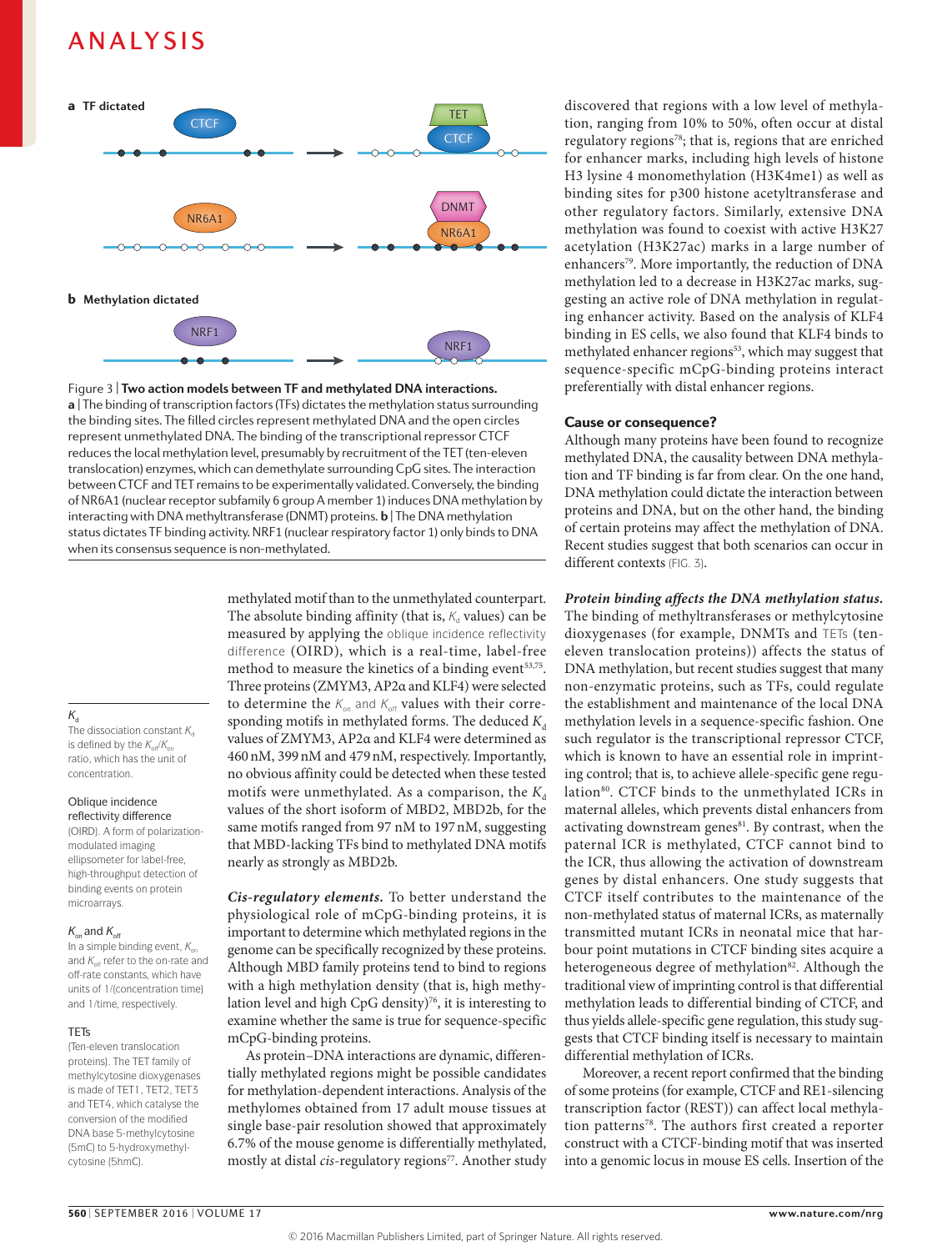binding site induced CTCF binding and resulted in a reduced methylation level in local genomic regions. A single-nucleotide mutation in the CTCF binding motif had no effect on the DNA methylation level. To test the effect in an endogenous setting, the authors generated a *Rest*−/− mouse ES cell line and, as expected, observed that the REST binding regions were highly methylated. Most importantly, they found that the methylation levels at these sites were much reduced after reintroduction of wild-type *Rest* into the cells. Altogether, these results support a model whereby the binding of certain proteins can directly affect DNA methylation levels (FIG. 3).

Another study examined the methylation levels of hundreds of sequences that were individually inserted at the same genomic site in mouse ES cells<sup>83</sup>. Using this approach, the contribution of various sequence motifs to methylation levels could be quantified. They found that CpG density showed a negative correlation with methylation level, which is consistent with the previously established view that CpG islands are generally unmethylated. Interestingly, when the sequences of binding motifs were altered, overall methylation levels decreased<sup>83</sup>. This work suggests that protein binding has a general role in reducing DNA methylation levels, perhaps by preventing DNMT enzymes from gaining access to these sites, which is consistent with previous findings<sup>84</sup>.

As TFs have no enzymatic activity to methylate or demethylate a CpG dinucleotide, a possible model would be that these proteins provide sequence-specific guidance and recruit methyltransferases or methylcytosine dioxygenases to these specific sites (FIG. 3). A recent study showed that the nuclear receptor PPARγ (peroxisome proliferator-activated receptor-γ) recruits TET1, resulting in a reduced methylation level around its binding sites through the interaction with TET1 (REF. 85). The reverse can also happen. DNMTs have been found to form protein complexes with various TFs or chromatin modification enzymes. For instance, Sato *et al.*86 demonstrated that DNMT3A and DNMT3B interact with an orphan nuclear receptor, NR6A1 (nuclear receptor subfamily 6 group A member 1), and that this interaction induced the methylation of the *OCT4* (also known as *OCT3* and *POU5F1*) promoter carrying the NR6A1 binding site.

*DNA methylation dictates protein–DNA interactions.*It is well known that DNA methylation can affect the binding of some TFs<sup>87</sup>. The manipulation of the methylation status of DNA sequences has been shown (mostly in *in vitro* studies) to result in the differential binding of TFs, including E2F, AP2α, MYC and MYN<sup>88-95</sup>. Specifically, hypermethylation is often associated with a depletion of TF binding. Recently, a few studies examined the effect of DNA methylation on TF binding *in vivo*<sup>96,97</sup>.

Using a gene-editing approach, Domcke *et al.*97 generated a genetic deletion of three methyltransferases (*Dnmt3a*, *Dnmt3b* and *Dnmt1*) in a mouse ES cell line. A large number of novel binding sites for the TF NRF1 were created as a result of the triple knockout (TKO). These binding sites often correlated with novel DHSs in the TKO cells, which exhibited predominantly low methylation levels due to their generation in cells lacking DNMTs. Interestingly, novel NRF1 binding sites were hypermethylated in the wild-type cell line<sup>97</sup>, suggesting that the removal of DNA methylation in TKO cells generated new binding sites for NRF1. These new binding sites had poor sequence conservation, indicating that these sites are non-functional in the wild-type background. In an earlier study, the same group showed that CTCF was able to reduce the DNA methylation level near its binding sites78. In this work, the authors tested whether CTCF binding could affect NRF1 binding by reducing the methylation level of NRF1 binding sites. Reporter constructs harbouring an NRF1 binding motif and a CTCF motif were introduced into the ES cell line. Deletion of CTCF motifs within the construct led to hypermethylation and thus decreased NRF1 binding, suggesting that NRF1 binding *in vivo* depends on both methylation levels and co-occurring TFs, such as CTCF<sup>97</sup>.

The examples above represent the two major mechanisms by which protein–DNA interactions and DNA methylation influence each other (FIG. 3). Of note, these two mechanisms are not mutually exclusive. In some cases, the two mechanisms have been found to coexist for the same TFs. For example, although CTCF is known to change the local methylation status<sup>78</sup>, it has been shown that the binding of CTCF is also methylation sensitive<sup>96</sup>. Finally, it is worth noting that the crosstalk between TF– DNA interaction and DNA methylation is not restricted to the TFs whose binding motifs contain CpGs. Changes in DNA methylation are often associated with chromatin status, resulting in increased or decreased DNA accessibility<sup>96,97</sup>. Differences in chromatin states will either create or eliminate TF binding sites and thus lead to differential TF binding. Although only approximately 25% of known TF binding motifs contain at least one CpG site<sup>98</sup>, through such indirect crosstalk mechanisms, the binding of TFs without CpGs in their binding motifs could also be influenced by DNA methylation.

#### Biological consequences

*Activation or repression.* Methylation in promoters is often considered the hallmark for gene repression<sup>99</sup>. However, large-scale analyses of gene expression profiles and DNA methylomes have revealed that a substantial proportion of DNA methylation sites is positively correlated with gene expression<sup>31</sup>. This analysis was performed on methylation sites located within 300 bp upstream from transcriptional start sites, which raises the possibility that methylation in promoters could also be positively correlated with increased transcription of a target gene<sup>31</sup> (FIG. 4). Of course, whether these methylation sites fall exactly within the regulatory elements and whether they are recognized by TFs remains to be tested. Single-gene studies have also demonstrated that DNA methylation can activate gene expression $47-49$ . For example, the sequence-specific DNA-binding protein RFX activates a methylated promoter<sup>49</sup>. Interestingly, this protein was previously shown to bind to methylated DNA47,51. Moreover, it was found that methylation at the 3′ end of the CpG island confers tissue-specific transcriptional activation during human ES cell differentiation<sup>100</sup>.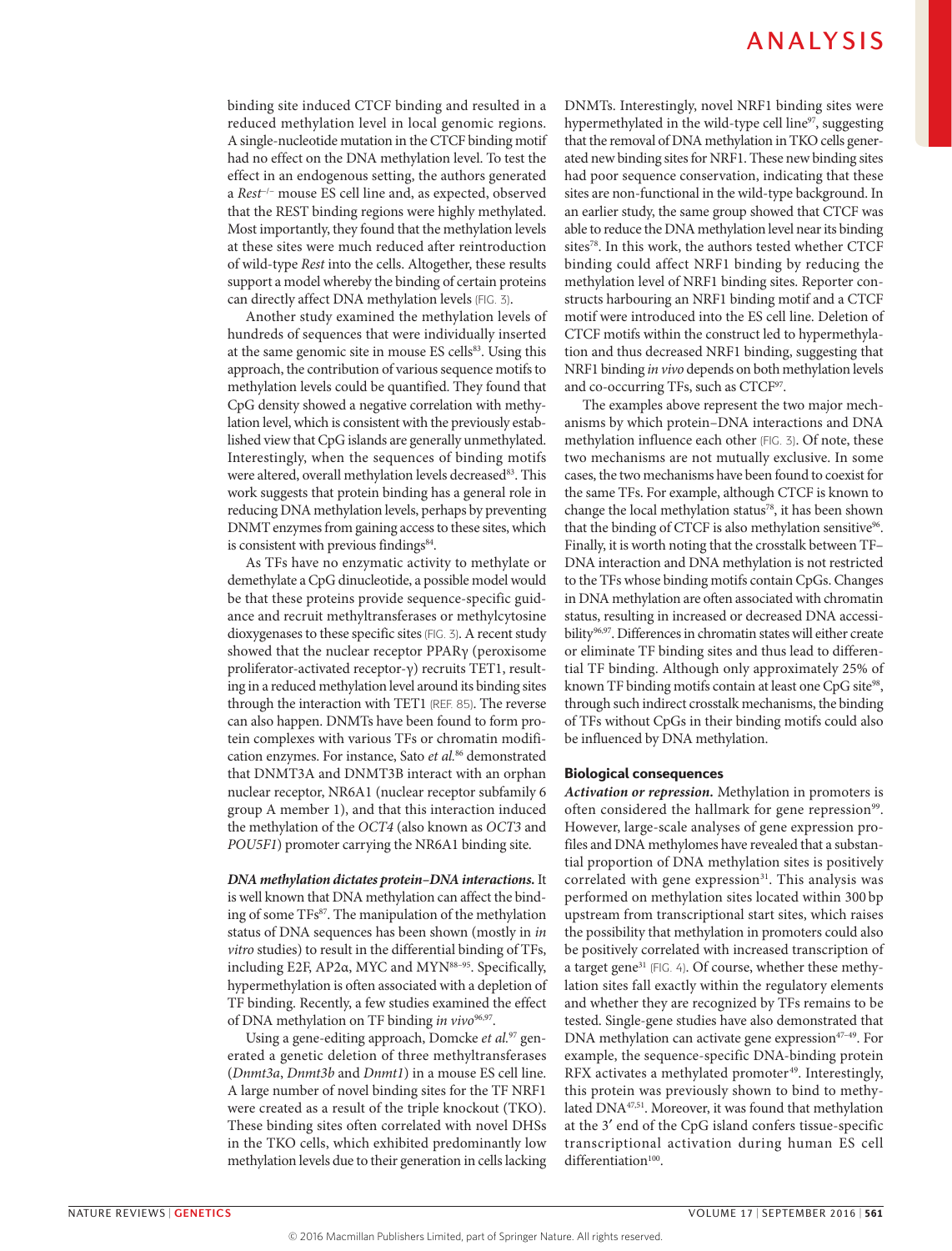

**a** | Some transcription factors (TFs) can bind to methylated DNA and activate gene Figure 4 | **Possible biological consequences of methylated DNA–TF interactions.**  expression. Genome-wide profiling of gene expression and DNA methylome data have revealed that many methylation sites positively correlate with gene expression. The orange and blue dots are the CpG sites with methylation levels that are positively or negatively correlated with gene expression, respectively. Δ*E* is the difference of gene expression, and Δ*M* is the difference in methylation level between two conditions. **b**| Pioneer TFs bind to DNA sequences wrapped around the nucleosomes. Consequently, other cofactors (such as chromatin remodelling enzymes and other TFs) are recruited to open up the chromatin regions. As condensed chromatin is often associated with DNA methylation, TFs that can bind to methylated DNA might be good candidates as pioneer TFs. **c** | Factors bound to exons or introns can affect the splicing activity. For example, MeCP2 (methyl-CpG-binding protein 2) binds to a methylated (filled circles) exon (Exon 2), which results in the inclusion of the exon. When the exon is not methylated (open circles), the MeCP2 does not bind, which leads to exclusion of the exon.

A recent comparative study of mouse retina and brain explicitly explored the possible role of methylation sites whose methylation levels were positively correlated with gene expression<sup>101</sup>. Among the differentially methylated regions located within 4kb upstream of transcriptional start sites, approximately 47% showed a positive correlation with the expression of their putative target genes. These methylation regions are overrepresented in DHSs and are evolutionarily conserved, suggesting that these sites are likely to be functional<sup>101</sup>. More importantly, a distinct set of sequence motifs was discovered in these regions, suggesting that some TFs bind preferentially to these regions<sup>101</sup>.

*Pioneer TFs.* The human genome is not made of linear, naked DNA strands. Instead, it is mainly organized into two forms. One is heterochromatin (or condensed chromatin), in which DNA sequences and histones are highly condensed, and genes in these regions are inactive. The other form is euchromatin (or open chromatin), in which DNA sequences are largely accessible to TFs, and genes in these regions can be activated $102,103$ . Chromatin organization is dynamic, and the different types of chromatin can change from one form to another during development or differentiation<sup>104</sup> (FIG. 4).

Pioneer TFs are a unique subset of TFs that drive these chromatin changes. A typical characteristic of pioneer TFs is their ability to bind directly to heterochromatic DNA and recruit other factors to change the status to euchromatin to initiate transcription<sup>105,106</sup>. As DNA in heterochromatin is wrapped tightly around the nucleosomes and is often methylated, it is inaccessible to most TFs; pioneer TFs must possess special features to enable protein–DNA interactions. For example, a handful pioneer TFs (such as OCT4, SOX2 and KLF4) were shown to bind only partial motifs displayed on the nucleosome surface<sup>107</sup>.

It could be speculated that the ability to bind mCpG sites might prove a useful property for pioneer TFs. If a pioneer TF can interact with an mCpG site, such an interaction would provide an anchor point for the pioneer TF to open up the closed chromatin. Indeed, we observed a large overlap between known pioneer TFs and proteins that bind to methylated DNA (for example, forkhead box protein A (FOXA) and GATA families, which are the best-studied pioneer factors)<sup>106,108-110</sup>. Interestingly, several of their members showed the ability to bind to methylated DNA, including HOXA5, HOXA9, GATA3 and GATA4 (REF. 53). The mCpG-binding protein KLF4 was also shown to be a pioneer factor<sup>105,111</sup>. Although there is no simple assay to identify pioneer TFs, evidence that TFs are able to bind methylated DNA would provide a short list of candidate pioneer TFs for future tests. Notably, as methylation-binding proteins participate in multiple biological processes, including gene regulation and splicing regulation, not all methylation-binding proteins are likely to be pioneer factors. Yet, binding to an mCpG site is just one approach for a pioneer TF to access condensed chromatin. Other pioneer TFs might have alternative approaches such as binding to partial motifs.

*Splicing regulation.* Historically, RNA splicing was considered to be regulated only at the post-transcriptional level. On the basis of this idea, DNA methylation was not expected to have any substantial role in splicing regulation. However, it is now well-established that splicing occurs co-transcriptionally, which means that DNA modification could influence RNA splicing. In one study, the authors observed that the binding of CTCF in an exon region created a roadblock for RNA polymerase II elongation and thus promoted the inclusion of the exon<sup>112</sup>. Importantly, the binding of CTCF to the exon or intron was dependent on DNA methylation, suggesting that the methylation status surrounding the spliced exons could affect the inclusion level of these exons. Similarly, the mCpG-binding protein MeCP2 was found to play a part in regulating exon splicing<sup>113</sup>. In this case, a high methylation level led to MeCP2 binding to alternatively spliced exons, which resulted in exon inclusion (FIG. 4). The same trend was observed in a study of the brain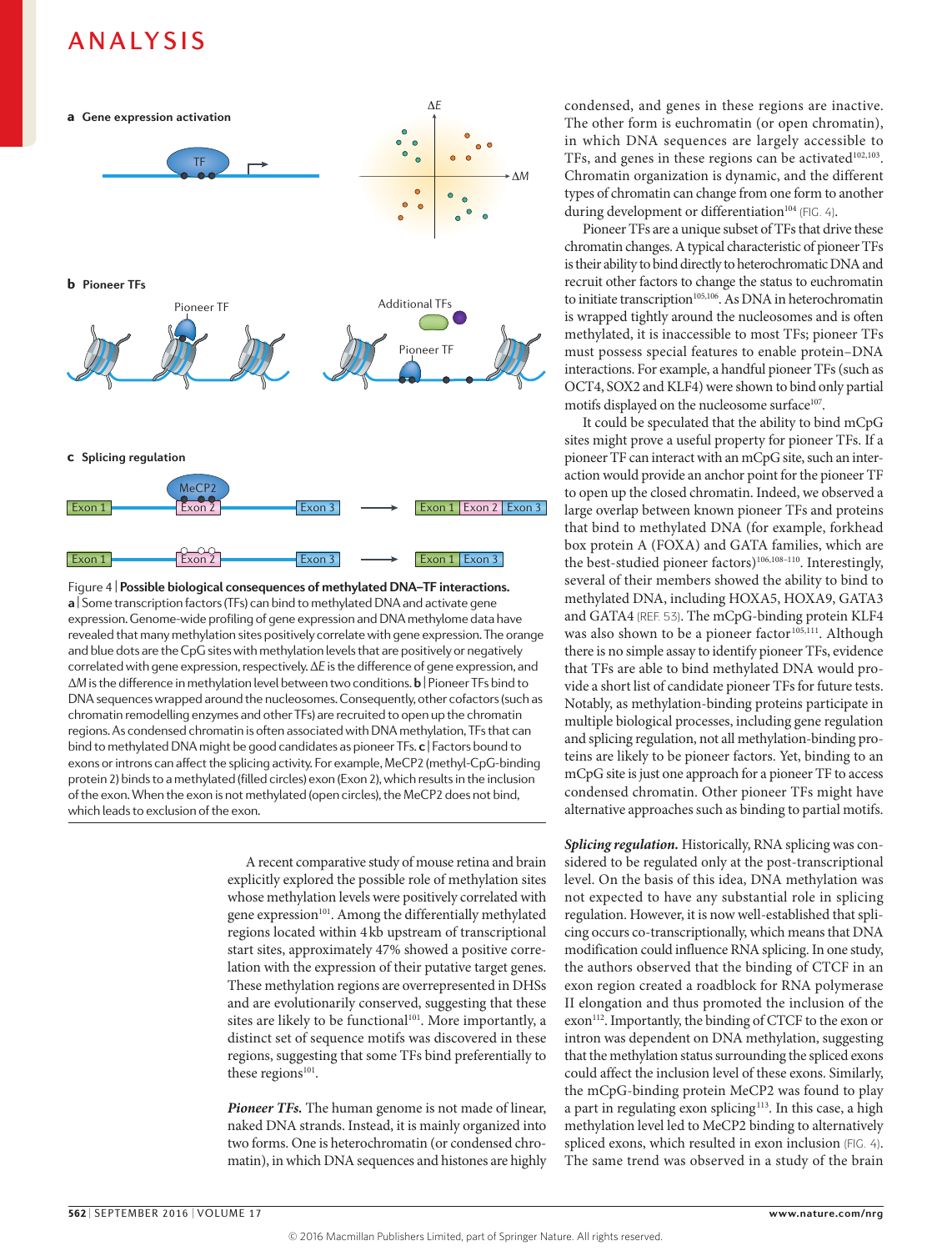#### Topologically associated domains

3D spatial organization units of mammalian genomes, within which most enhancer– promoter interactions occur.

methylome of honeybees<sup>114</sup>. A comparison of methylation levels between queen and worker bees revealed that intron-containing histone genes were highly methylated, whereas intronless histone genes were not methylated, suggesting that mCpG-binding proteins might play a part in splicing regulation. This observation is consistent with a global correlation analysis of DNA methylation and differential splicing events between the brain and the retina<sup>115</sup>. Although CTCF motifs were significantly enriched in differentially methylated regions associated with alternative splicing, other motifs were also enriched, suggesting that other TFs might also participate in splicing regulation. Interestingly, the methylation levels in some of the regions were positively associated with the inclusion level of the spliced exons, indicating that other mCpG-binding proteins are involved in regulating the splicing process.

*Human diseases.* Many studies have shown that aberrant DNA methylation is associated with various human diseases, including some types of cancer<sup>19-21</sup>. For example, profiling the DNA methylation status in the promoters of 272 glioblastoma tumours showed that a distinct subset of samples displayed hypermethylation at a large number of loci, a phenotype termed 'CpG island methylator phenotype' (REF. 116). However, the mechanism by which the altered epigenetic state causes disease remains elusive. A recent study analysed the effect of methylation-dependent protein–DNA interactions on gliomas<sup>117</sup>. The *IDH* genes (*IDH1* and *IDH2*) encode isocitrate dehydrogenases, and mutations in these genes are among the most frequent found in diffuse gliomas<sup>118,119</sup>. Mutant IDH protein is a competitive inhibitor of hydroxylases, including the TET family of 5mC hydroxylases<sup>120-122</sup>. As a result, the *IDH* mutation leads to a remodelling of DNA methylation profiles. Specifically, owing to the interference with TET family proteins, the mutation causes the CpG island methylator phenotype116,123. *IDH* mutant gliomas have been shown to exhibit hypermethylation at CTCF binding sites, which leads to a reduction in CTCF binding; loss of CTCF in topologically associated domains removed the domain boundary and caused aberrant gene activation<sup>117</sup>.

### **Conclusions**

Similar to genome-wide association studies (GWAS), the profiling of epigenomes (including DNA methylomes) has been extensively carried out under various physiological conditions and in many different biological systems. Transitioning to a post-epigenome era, it is time to elucidate the functional consequences of the observed changes in DNA methylation status and link these changes to phenotypes. Although the role of MBD proteins, as non-sequence-specific methylation readers, has been fairly well-studied, the biological functions of an emerging class of sequence-specific methylation readers and/or effectors remain elusive.

To fully understand the biological processes that are mediated by DNA methylation, many challenges and unanswered questions regarding the methylation readers and/or effectors remain to be tackled in future research. First, we need a more comprehensive catalogue of methylation readers and effectors. Although a few studies have provided more than 100 proteins that can interact with methylated DNA in humans and mice, more readers remain to be discovered in these and other species. An evolutionary conservation analysis of these proteins will provide critical insights into their functional importance. In addition, the identification of the readers for 5mC derivatives (BOX 1) will greatly facilitate the elucidation of their roles in epigenetics. Second, these newly identified methylation readers require more and detailed characterization. For example, it is imperative to understand whether these TFs actually interact with genomic DNA *in vivo*. As we demonstrated above, superimposing ChIP–seq and DNA methylome data sets can be an effective approach to validate mCpG-dependent DNA–TF interactions *in vivo*. Although more technically challenging, ChIP-coupled genome-wide BS-seq is a more direct approach to map the *in vivo* protein–mCpG interactions. Another possible approach is to observe genome-wide changes in TF binding sites by perturbing DNA methylation; for example, by knocking out DNMTs or by pharmacologically removing DNA methylation. Finally, the physiological relevance of protein–mCpG interactions will need to be established. Given a lack of adequate assays or approaches, this could well be a daunting task. A methylation reader usually interacts with both methylated sites and unmethylated sites. Therefore, simply knocking down a methylation reader will not help reveal its role. Identification of the key residues that interact with mCpG sites and the effects of mutations of these residues will provide the next step to dissect the functional role of methylation readers.

Taken together, the notion that TFs may act as DNA methylation readers is an emerging concept supported by predominantly *in vitro* but also by emerging *in vivo* evidence. Of note, this new concept does not refute the conventional view that most TFs do not interact with methylated DNA. Instead, these two scenarios may well coexist in cells. Here, we have focused on this exciting and novel concept with a full awareness that it may apply only to a subset of TFs and to a subset of their binding sites.

- 1. Bestor, T. H. DNA methylation: evolution of a bacterial immune function into a regulator of gene expression and genome structure in higher eukaryotes. *Phil. Trans. R. Soc. Lond. B* **326**, 179–187 (1990).
- 2. Bird, A. P. & Wolffe, A. P. Methylation-induced repression—belts, braces, and chromatin. *Cell* **99**, 451–454 (1999).
- 3. Jaenisch, R. & Bird, A. Epigenetic regulation of gene expression: how the genome integrates intrinsic and environmental signals. *Nat. Genet.* **33**, 245–254 (2003).
- 4. Goll, M. G. & Bestor, T. H. Eukaryotic cytosine methyltransferases. *Annu. Rev. Biochem.* **74**, 481–514 (2005).
- 5. Bestor, T. H. The DNA methyltransferases of mammals. *Hum. Mol. Genet.* **9**, 2395–2402 (2000).
- 6. Hendrich, B. & Tweedie, S. The methyl-CpG binding domain and the evolving role of DNA methylation in animals. *Trends Genet.* **19**, 269–277 (2003).
- Law, J. A. & Jacobsen, S. E. Establishing, maintaining and modifying DNA methylation patterns in plants and animals. *Nat. Rev. Genet.* **11**, 204–220 (2010).
- 8. Suzuki, M. M. & Bird, A. DNA methylation landscapes: provocative insights from epigenomics. *Nat. Rev. Genet.* **9**, 465–476 (2008).
- 9. Krauss, V. & Reuter, G. DNA methylation in *Drosophila*—a critical evaluation. *Prog. Mol. Biol. Transl. Sci.* **101**, 177–191 (2011).
- 10. Lyko, F., Ramsahoye, B. H. & Jaenisch, R. DNA methylation in *Drosophila melanogaster. Nature* **408**, 538–540 (2000).
- 11. Takayama, S. *et al.* Genome methylation in *D. melanogaster* is found at specific short motifs and is independent of DNMT2 activity. *Genome Res.* **24**, 821–830 (2014).
- 12. Feng, S. *et al.* Conservation and divergence of methylation patterning in plants and animals. *Proc. Natl Acad. Sci. USA* **107**, 8689–8694 (2010).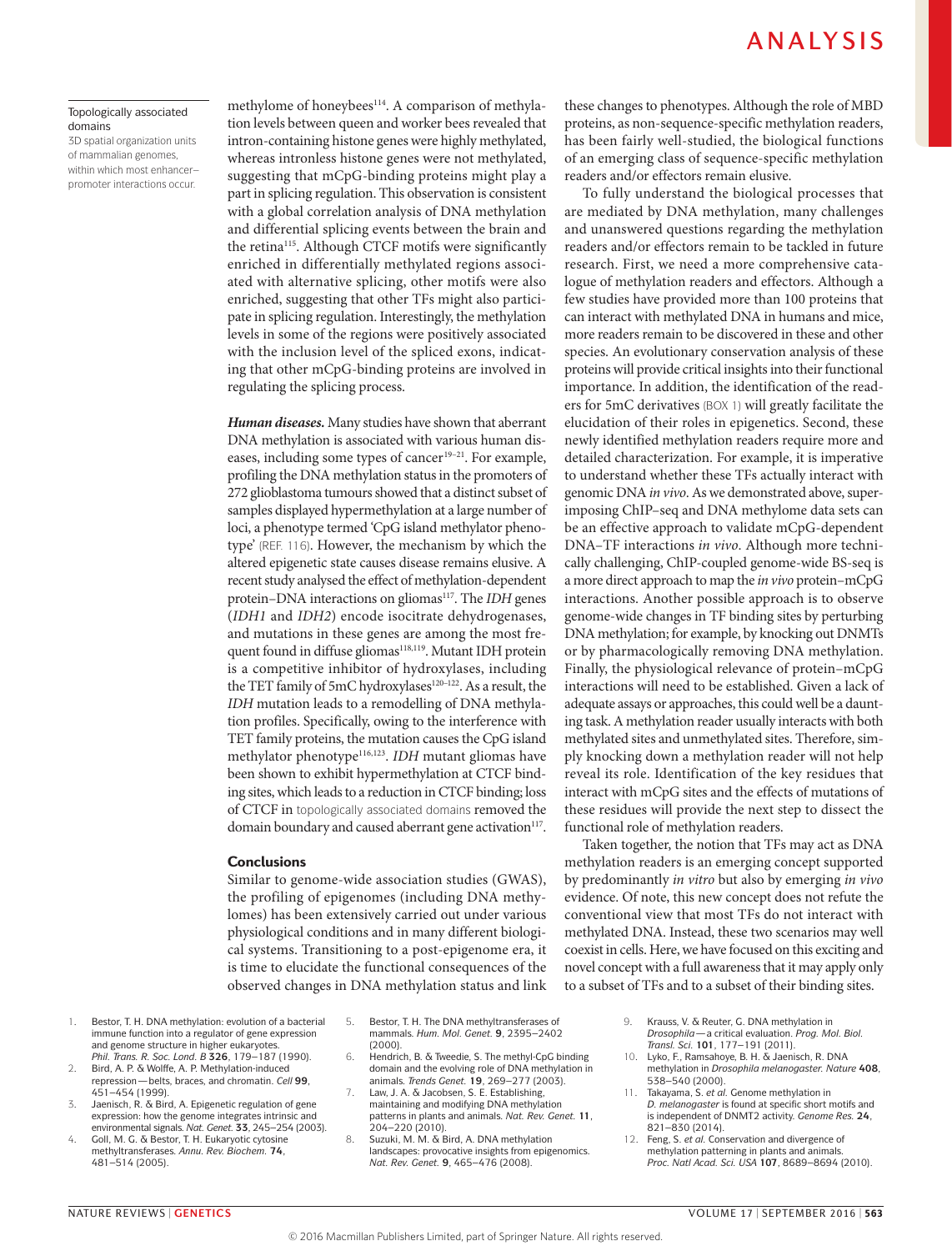- 13. Selker, E. U. Epigenetic phenomena in filamentous fungi: useful paradigms or repeat-induced confusion? *Trends Genet.* **13**, 296–301 (1997).
- 14. Jeon, J. *et al.* Genome-wide profiling of DNA methylation provides insights into epigenetic regulation of fungal development in a plant pathogenic fungus, *Magnaporthe oryzae*. *Sci. Rep.* **5**, 8567 (2015).
- 15. Lister, R. *et al.* Highly integrated single-base resolution maps of the epigenome in *Arabidopsis. Cell* **133**, 523–536 (2008).
- 16. Bird, A. The essentials of DNA methylation. *Cell* **70**, 5–8 (1992).
- 17. Jones, P. A. & Takai, D. The role of DNA methylation in mammalian epigenetics. *Science* **293**, 1068–1070 (2001).
- 18. Robertson, K. D. DNA methylation and human disease. *Nat. Rev. Genet.* **6**, 597–610 (2005).
- 19. Jones, P. A. & Baylin, S. B. The fundamental role of epigenetic events in cancer. *Nat. Rev. Genet.* **3**, 415–428 (2002).
- 20. Jones, P. A. & Baylin, S. B. The epigenomics of cancer. *Cell* **128**, 683–692 (2007).
- 21. Jones, P. A. & Laird, P. W. Cancer epigenetics comes of age. *Nat. Genet.* **21**, 163–167 (1999).
- 22. Laird, P. W. The power and the promise of DNA methylation markers. *Nat. Rev. Cancer* **3**, 253–266 (2003).
- 23. Li, M. *et al.* Sensitive digital quantification of DNA methylation in clinical samples. *Nat. Biotechnol.* **27**, 858–863 (2009).
- 24. Gavin, D. P. & Sharma, R. P. Histone modifications, DNA methylation, and schizophrenia. *Neurosci. Biobehav. Rev.* **34**, 882–888 (2010).
- 25. Jiang, Y. H. *et al.* A mixed epigenetic/genetic model for oligogenic inheritance of autism with a limited role for *UBE3A*. *Am. J. Med. Genet. A* **131A**, 1–10  $(2004)$
- 26. Nagarajan, R. P., Hogart, A. R., Gwye, Y., Martin, M. R. & LaSalle, J. M. Reduced MeCP2 expression is frequent in autism frontal cortex and correlates with aberrant *MECP2* promoter methylation. *Epigenetics*  **1**, e1–e11 (2006).
- 27. Lister, R. *et al.* Global epigenomic reconfiguration during mammalian brain development. *Science* **341**, 1237905 (2013).
- 28. Lister, R. *et al.* Human DNA methylomes at base resolution show widespread epigenomic differences. *Nature* **462**, 315–322 (2009).
- Meissner, A. *et al.* Genome-scale DNA methylation maps of pluripotent and differentiated cells. *Nature*  **454**, 766–770 (2008).
- 30. Doi, A. *et al.* Differential methylation of tissue- and cancer-specific CpG island shores distinguishes human induced pluripotent stem cells, embryonic stem cells and fibroblasts. *Nat. Genet.* **41**, 1350–1353 (2009).
- 31. Irizarry, R. A. *et al.* The human colon cancer methylome shows similar hypo- and hypermethylation at conserved tissue-specific CpG island shores. *Nat. Genet.* **41**, 178–186 (2009).
- 32. Rakyan, V. K., Down, T. A., Balding, D. J. & Beck, S. Epigenome-wide association studies for common human
- diseases. *Nat. Rev. Genet.* **12**, 529–541 (2011). 33. Wade, P. A. Methyl CpG binding proteins: coupling chromatin architecture to gene regulation. *Oncogene*  **20**, 3166–3173 (2001).
- Hendrich, B. & Bird, A. Identification and characterization of a family of mammalian methyl-CpG binding proteins. *Mol. Cell. Biol.* **18**, 6538–6547 (1998).
- 35. Zhang, X. Y. *et al.* Binding sites in mammalian genes and viral gene regulatory regions recognized by methylated DNA-binding protein. *Nucleic Acids Res.*  **18**, 6253–6260 (1990).
- 36. Saito, M. & Ishikawa, F. The mCpG-binding domain of human MBD3 does not bind to mCpG but interacts with NuRD/Mi2 components HDAC1 and MTA2. *J. Biol. Chem.* **277**, 35434–35439 (2002).
- 37. Zhang, Y. *et al.* Analysis of the NuRD subunits reveals a histone deacetylase core complex and a connection with DNA methylation. *Genes Dev.* **13**, 1924–1935 (1999).
- 38. Springer, N. M. & Kaeppler, S. M. Evolutionary divergence of monocot and dicot methyl-CpG-binding domain proteins. *Plant Physiol.* **138**, 92–104 (2005).
- 39. Amir, R. E. *et al.* Rett syndrome is caused by mutations in X-linked *MECP2*, encoding methyl-CpGbinding protein 2. *Nat. Genet.* **23**, 185–188 (1999).
- 40. Robertson, K. D. & Wolffe, A. P. DNA methylation in health and disease. *Nat. Rev. Genet.* **1**, 11–19 (2000).
- 41. Prokhortchouk, A. *et al.* The p120 catenin partner Kaiso is a DNA methylation-dependent transcriptional repressor. *Genes Dev.* **15**, 1613–1618 (2001).
- 42. Rishi, V. *et al.* CpG methylation of half-CRE sequences creates C/EBPα binding sites that activate some tissue-specific genes. *Proc. Natl Acad. Sci. USA* **107**, 20311–20316 (2010).
- 43. Quenneville, S. *et al.* In embryonic stem cells, ZFP57/KAP1 recognize a methylated hexanucleotide to affect chromatin and DNA methylation of imprinting control regions. *Mol. Cell* **44**, 361–372 (2011). **This paper demonstrates that ZFP57 and its cofactor KAP1 affect chromatin by interacting with methylated ICRs in embryonic stem cells.**
- 44. Liu, Y., Toh, H., Sasaki, H., Zhang, X. & Cheng, X. An atomic model of Zfp57 recognition of CpG methylation within a specific DNA sequence. *Genes Dev.* **26**, 2374–2379 (2012).
- 45. Karlsson, Q. H., Schelcher, C., Verrall, E., Petosa, C. & Sinclair, A. J. Methylated DNA recognition during the reversal of epigenetic silencing is regulated by cysteine and serine residues in the Epstein-Barr virus lytic switch protein. *PLoS Pathog.* **4**, e1000005 (2008).
- 46. He, X., Futterer, J. & Hohn, T. Sequence-specific and methylation-dependent and -independent binding of rice nuclear proteins to a rice tungro bacilliform virus vascular bundle expression element. *J. Biol. Chem.*  **276**, 2644–2651 (2001).
- 47. Bahar Halpern, K., Vana, T. & Walker, M. D. Paradoxical role of DNA methylation in activation of FoxA2 gene expression during endoderm development. *J. Biol. Chem.* **289**, 23882–23892 (2014).
- 48. Hantusch, B., Kalt, R., Krieger, S., Puri, C. & Kerjaschki, D. Sp1/Sp3 and DNA-methylation contribute to basal transcriptional activation of human podoplanin in MG63 versus Saos-2 osteoblastic cells. *BMC Mol. Biol.* **8**, 20 (2007).
- 49. Niesen, M. I. *et al.* Activation of a methylated promoter mediated by a sequence-specific DNA-binding protein, RFX. *J. Biol. Chem.* **280**, 38914–38922 (2005).
- 50. Bartke, T. *et al.* Nucleosome-interacting proteins regulated by DNA and histone methylation. *Cell* **143**, 470–484 (2010).
- Spruijt, C. G. et al. Dynamic readers for 5-(hydroxy) methylcytosine and its oxidized derivatives. *Cell* **152**, 1146–1159 (2013). **This paper describes the identification of proteins that interact with mCpG sites, 5‑hydroxymethyl‑ cytosine (5hmC), 5‑formylcytosine (5fC) and 5‑carboxylcytosine (5caC) in ES cells and neuronal progenitor cells using a MS/MS‑based approach.**
- 52. Hu, S. *et al.* Profiling the human protein–DNA interactome reveals ERK2 as a transcriptional repressor of interferon signaling. *Cell* **139**, 610–622 (2009).
- 53. Hu, S. *et al.* DNA methylation presents distinct binding sites for human transcription factors. *eLife* **2**, e00726 (2013).

**This study identifies the transcription factors that preferentially bind to methylated DNA using a protein microarray-based approach and verified that endogenous KLF4 binds to methylated DNA in human ES cells.**

- 54. Badis, G. *et al.* Diversity and complexity in DNA recognition by transcription factors. *Science* **324**, 1720–1723 (2009).
- 55. Berger, M. F. *et al.* Variation in homeodomain DNA binding revealed by high-resolution analysis of sequence preferences. *Cell* **133**, 1266–1276 (2008).
- 56. Mann, I. K. *et al.* CG methylated microarrays identify a novel methylated sequence bound by the CEBPB|ATF4 heterodimer that is active *in vivo. Genome Res.* **23**, 988–997 (2013). **This paper describes the use of DNA**
- **microarrays to identify proteins that interact with methylated DNA.** 57. Brinkman, A. B. *et al.* Sequential ChIP–bisulfite
- sequencing enables direct genome-scale investigation of chromatin and DNA methylation cross-talk. *Genome Res.* **22**, 1128–1138 (2012).
- 58. Statham, A. L. *et al.* Bisulfite sequencing of chromatin immunoprecipitated DNA (BisChIP–seq) directly informs methylation status of histone-modified DNA. *Genome Res.* **22**, 1120–1127 (2012).
- Gao, F. et al. Direct ChIP-bisulfite sequencing reveals a role of H3K27me3 mediating aberrant hypermethylation of promoter CpG islands in cancer cells. *Genomics* **103**, 204–210 (2014).
- 60. Strogantsev, R. *et al.* Allele-specific binding of ZFP57 in the epigenetic regulation of imprinted and nonimprinted monoallelic expression. *Genome Biol.* **16**, 112 (2015).
- 61. Yoon, H. G., Chan, D. W., Reynolds, A. B., Qin, J. & Wong, J. N-CoR mediates DNA methylationdependent repression through a methyl CpG binding protein Kaiso. *Mol. Cell* **12**, 723–734 (2003).
- 62. Lopes, E. C. *et al.* Kaiso contributes to DNA methylation-dependent silencing of tumor suppressor genes in colon cancer cell lines. *Cancer Res.* **68**, 7258–7263 (2008).
- 63. Qin, S. *et al.* Kaiso mainly locates in the nucleus *in vivo* and binds to methylated, but not hydroxymethylated DNA. *Chin. J. Cancer Res.* **27**, 148–155 (2015).
- 64. Blattler, A. *et al.* ZBTB33 binds unmethylated regions of the genome associated with actively expressed genes. *Epigenetics Chromatin* **6**, 13 (2013).
- 65. Thurman, R. E. *et al.* The accessible chromatin landscape of the human genome. *Nature* **489**, 75–82 (2012).
- 66. Li, J. J., Jiang, C. R., Brown, J. B., Huang, H. & Bickel, P. J. Sparse linear modeling of next-generation mRNA sequencing (RNA-Seq) data for isoform discovery and abundance estimation. *Proc. Natl Acad. Sci. USA* **108**, 19867–19872 (2011).
- Bailey, T. L. et al. MEME SUITE: tools for motif discovery and searching. *Nucleic Acids Res.* **37**, W202-W208 (2009)
- 68. Liu, Y. *et al.* Structural basis for Klf4 recognition of methylated DNA. *Nucleic Acids Res.* **42**, 4859–4867  $(2014)$ .

**This study determined the crystal structure of the KLF4‑methylated DNA complex and provided the structural basis for mCpG–TF interactions.**

- 69. Dantas Machado, A. C. *et al.* Evolving insights on how cytosine methylation affects protein–DNA binding. *Brief. Funct. Genom.* **14**, 61–73 (2015).
- 70. He, H. H. *et al.* Refined DNase-seq protocol and data analysis reveals intrinsic bias in transcription factor footprint identification. *Nat. Methods* **11**, 73–78 (2014).
- 71. Lazarovici, A. *et al.* Probing DNA shape and methylation state on a genomic scale with DNase I. *Proc. Natl Acad. Sci. USA* **110**, 6376–6381 (2013).
- 72. Buck-Koehntop, B. A. *et al.* Molecular basis for recognition of methylated and specific DNA sequences by the zinc finger protein Kaiso. *Proc. Natl Acad. Sci. USA* **109**, 15229–15234 (2012).
- Tippin, D. B. & Sundaralingam, M. Nine polymorphic crystal structures of d(CCGGGCCCGG), d(CCGGCCCm<sup>5</sup>CGG), d(Cm<sup>5</sup>CGGGCCm<sup>5</sup>CGG) and d(CCGGCC(Br)<sup>5</sup>CGG) in three different conformations: effects of spermine binding and methylation on the bending and condensation of *A*-DNA. *J. Mol. Biol.*  **267**, 1171–1185 (1997).
- 74. Chen, X. *et al.* Integration of external signaling pathways with the core transcriptional network in embryonic stem cells. *Cell* **133**, 1106–1117 (2008).
- 75. Liu, S. *et al.* Characterization of monoclonal antibody's binding kinetics using oblique-incidence reflectivity
- difference approach. *MAbs.* **7**, 110–119 (2015). 76. Baubec, T., Ivanek, R., Lienert, F. & Schubeler, D. Methylation-dependent and -independent genomic targeting principles of the MBD protein family. *Cell*  **153**, 480–492 (2013).
- 77. Hon, G. C. *et al.* Epigenetic memory at embryonic enhancers identified in DNA methylation maps from adult mouse tissues. *Nat. Genet.* **45**, 1198–1206 (2013).
- 78. Stadler, M. B. *et al.* DNA-binding factors shape the mouse methylome at distal regulatory regions. *Nature*  **480**, 490–495 (2011). **This paper demonstrates that some proteins, such as**

**CTCF and REST, can reduce DNA methylation levels at the genomic regions near their binding regions.** 79. Charlet, J. *et al.* Bivalent regions of cytosine methylation and H3K27 acetylation suggest an active

- role for DNA methylation at enhancers. *Mol. Cell* **62**, 422–431 (2016). 80. Ohlsson, R., Renkawitz, R. & Lobanenkov, V. CTCF is
- a uniquely versatile transcription regulator linked to epigenetics and disease. *Trends Genet.* **17**, 520–527 (2001).
- 81. Bell, A. C. & Felsenfeld, G. Methylation of a CTCFdependent boundary controls imprinted expression of the *Igf2* gene. *Nature* **405**, 482–485 (2000).
- Schoenherr, C. J., Levorse, J. M. & Tilghman, S. M. CTCF maintains differential methylation at the *Igf2/H19* locus. *Nat. Genet.* **33**, 66–69 (2003).
- 83. Krebs, A. R., Dessus-Babus, S., Burger, L. & Schubeler, D. High-throughput engineering of a mammalian genome reveals building principles of methylation states at CG rich regions. *eLife* **3**, e04094  $(2014)$